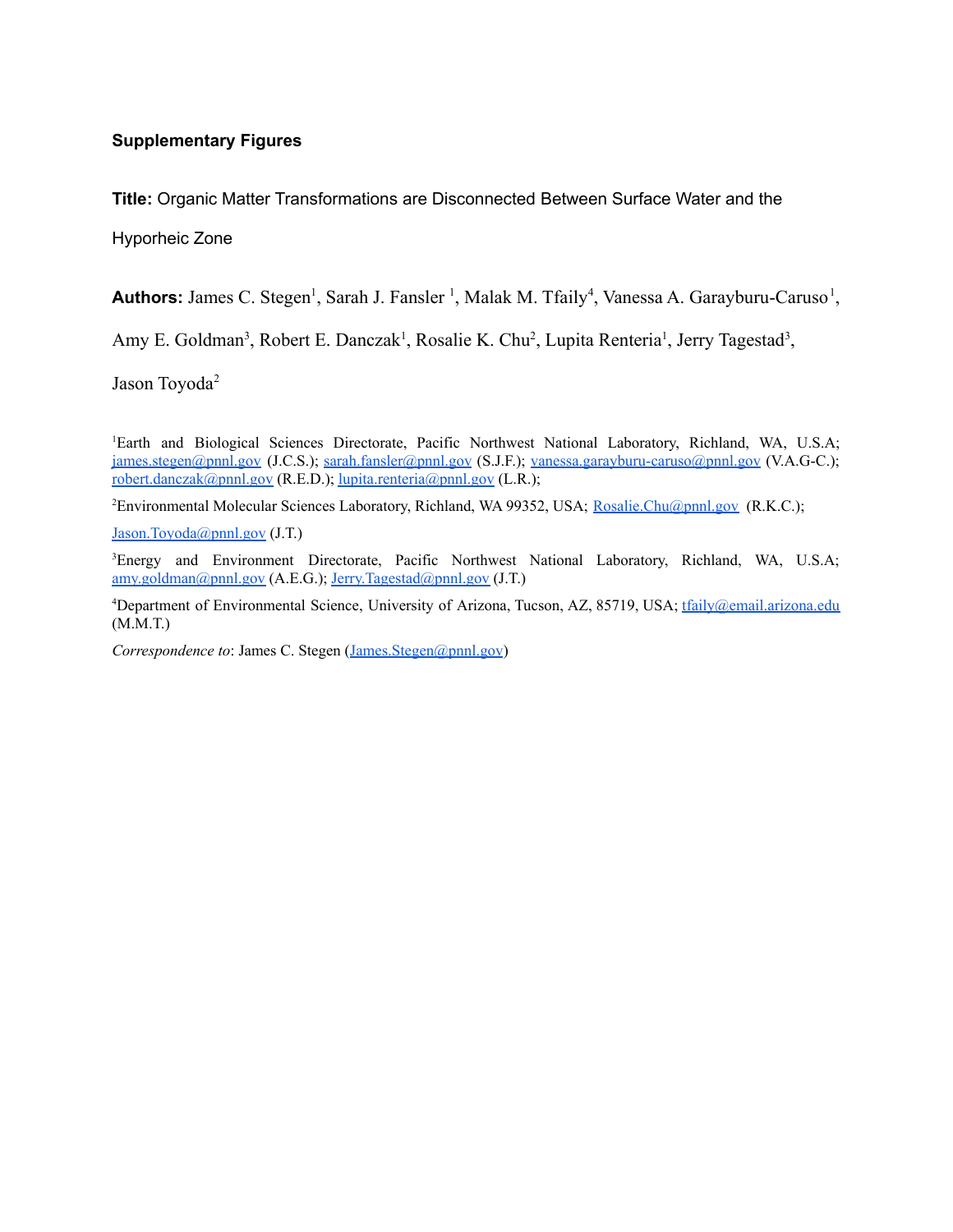

**Figure S1 (above).** Transformation profiles in sediments and surface water were weakly related to each other. Bray-Curtis dissimilarities in surface water and sediments are plotted against each other. Relative to Figure 4, this figure includes all pairwise comparisons for an outlier sample. The conceptual inference remains the same as that from Figure 4; there is no meaningful relationship between surface water and sediment OM transformation profiles.

**Additional Supplementary Figures (below).** Regression analysis for the number of abiotic and biotic transformations related to different potential explanatory variables. Panels use abbreviations and acronyms as follows: sediment (Sed.) and surface water (SW) transformation counts and latitude, longitude, mean annual precipitation (MAP), mean annual temperature (MAT), potential evapotranspiration (PET), and actual evapotranspiration (AET). Each open circle is from one sampling site. Regression statistics are provided on each panel and the solid line represents the regression model, even if it was not significant.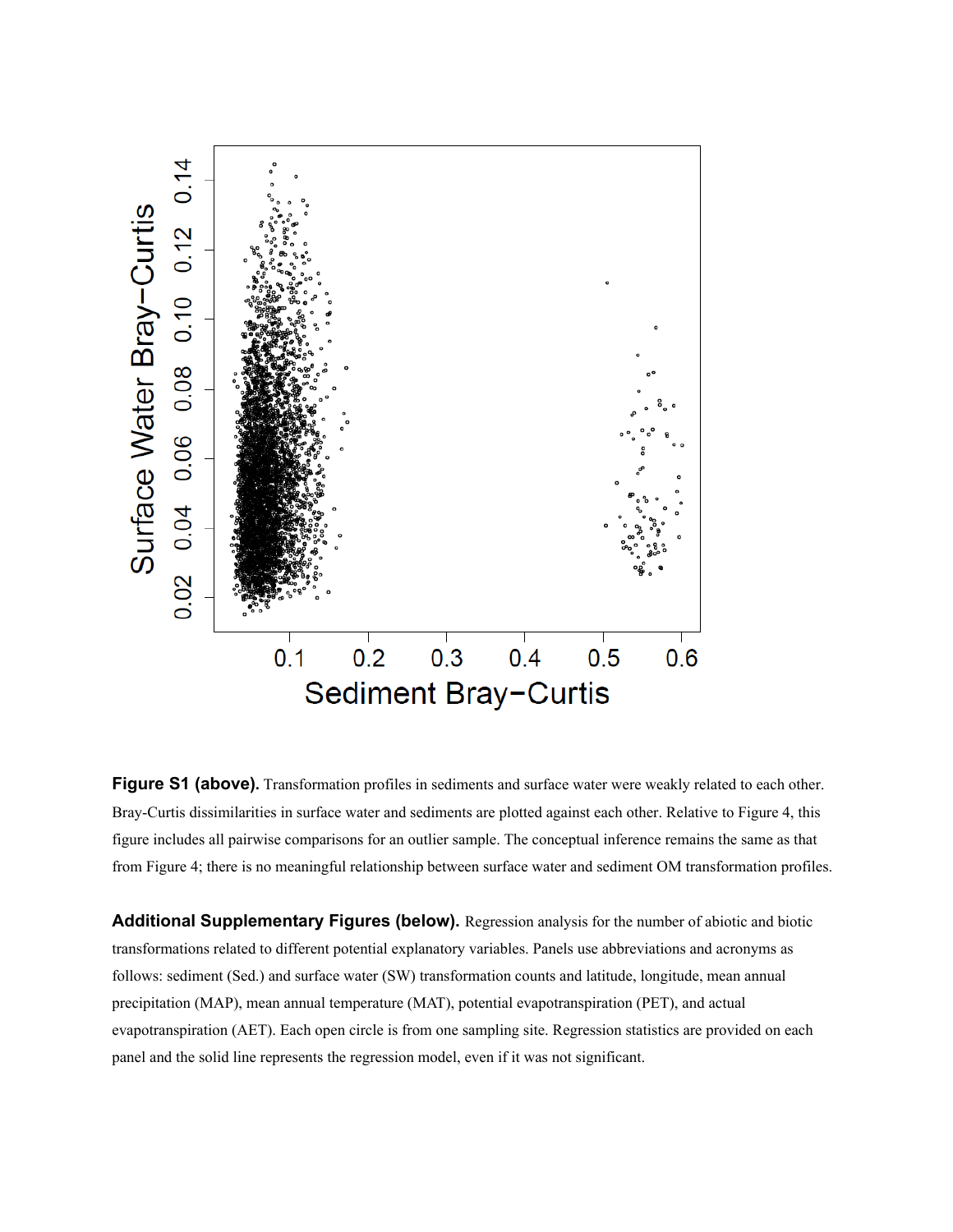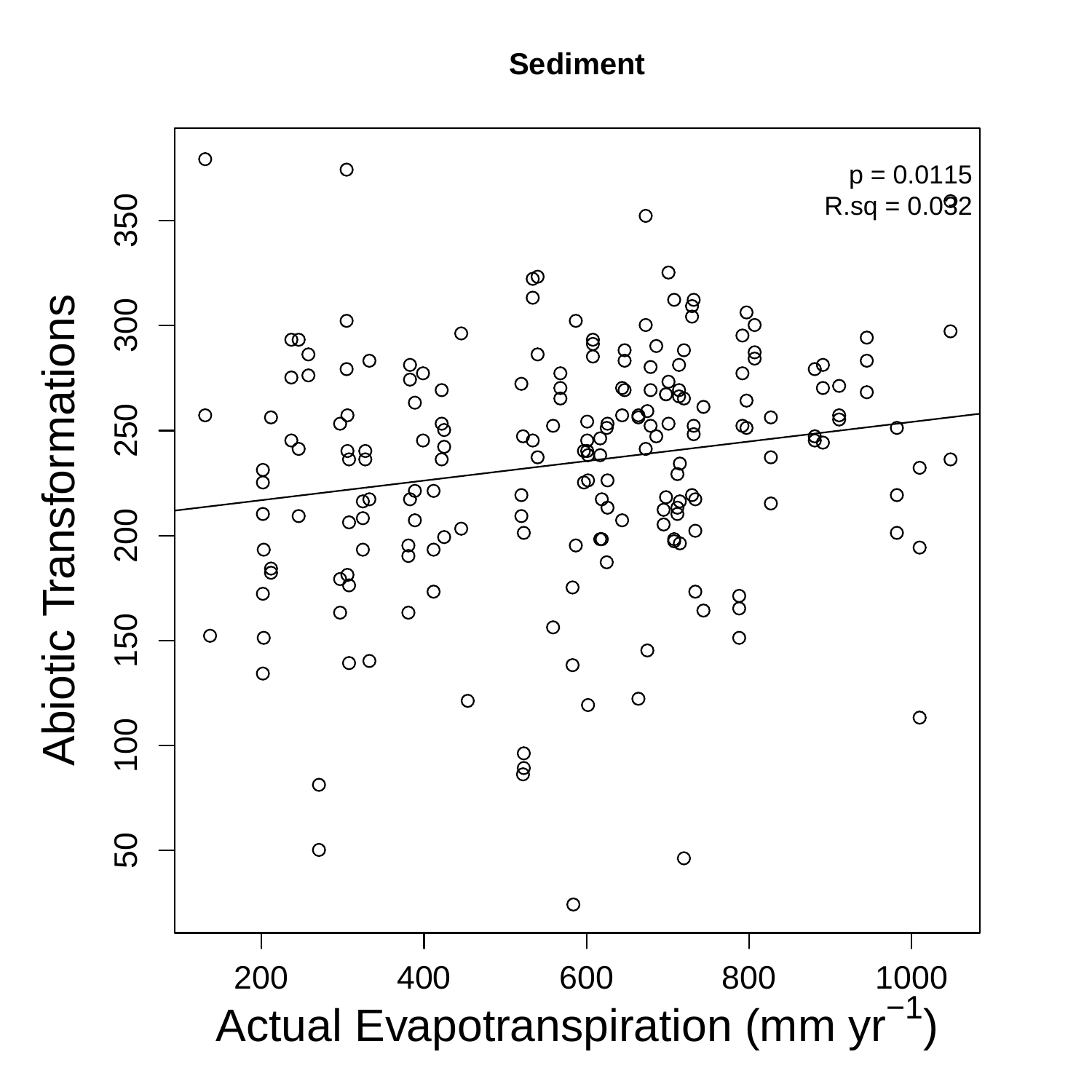**Surface Water**

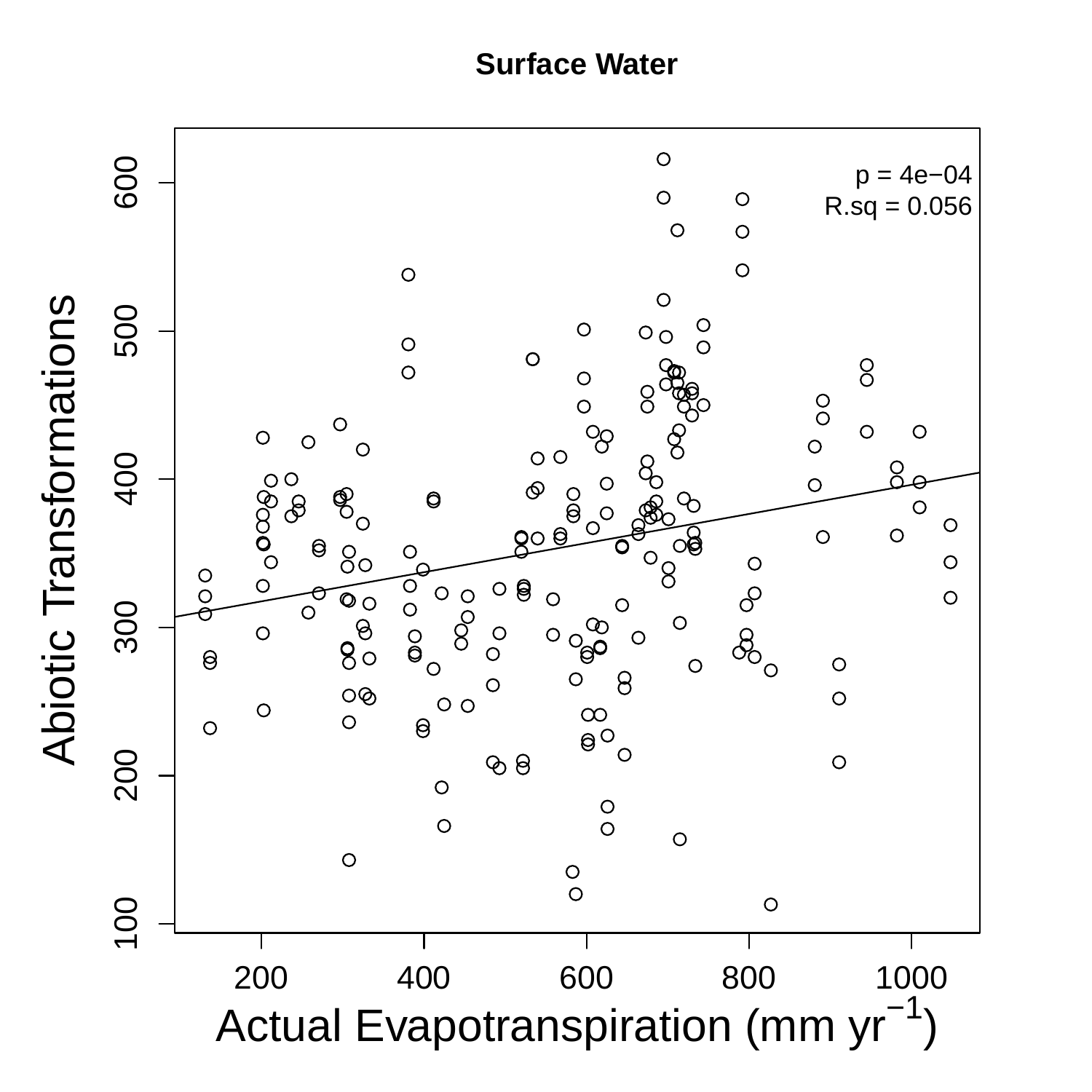

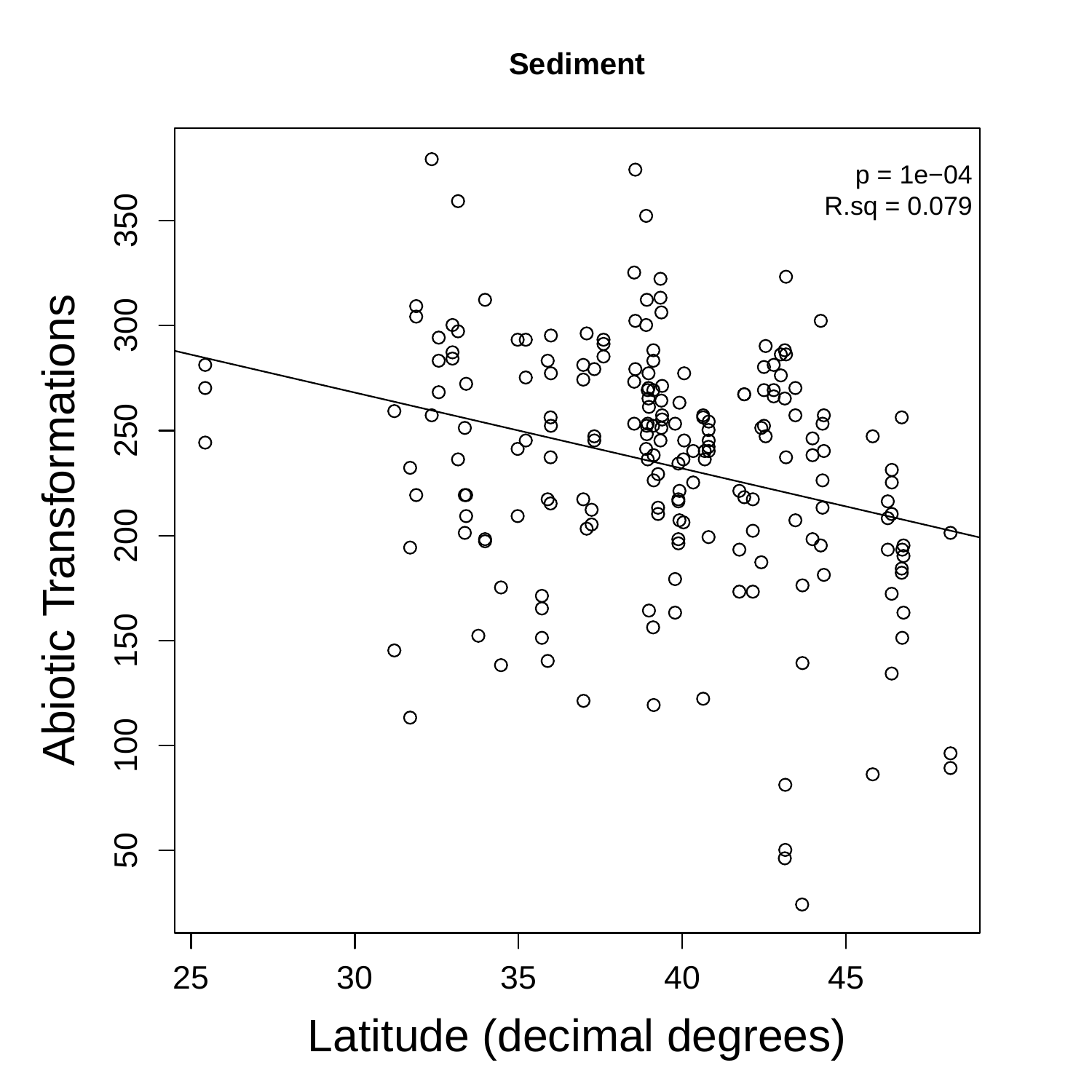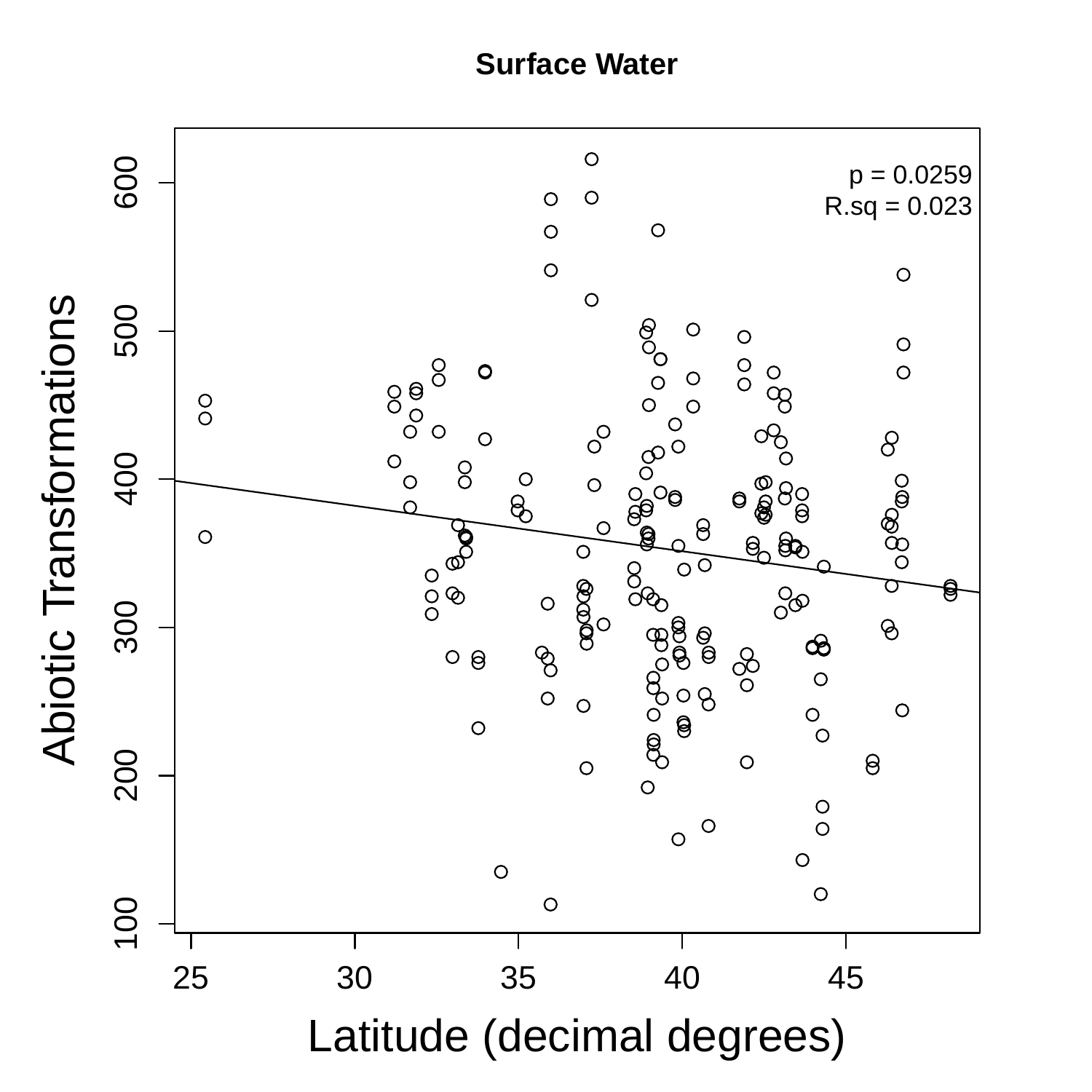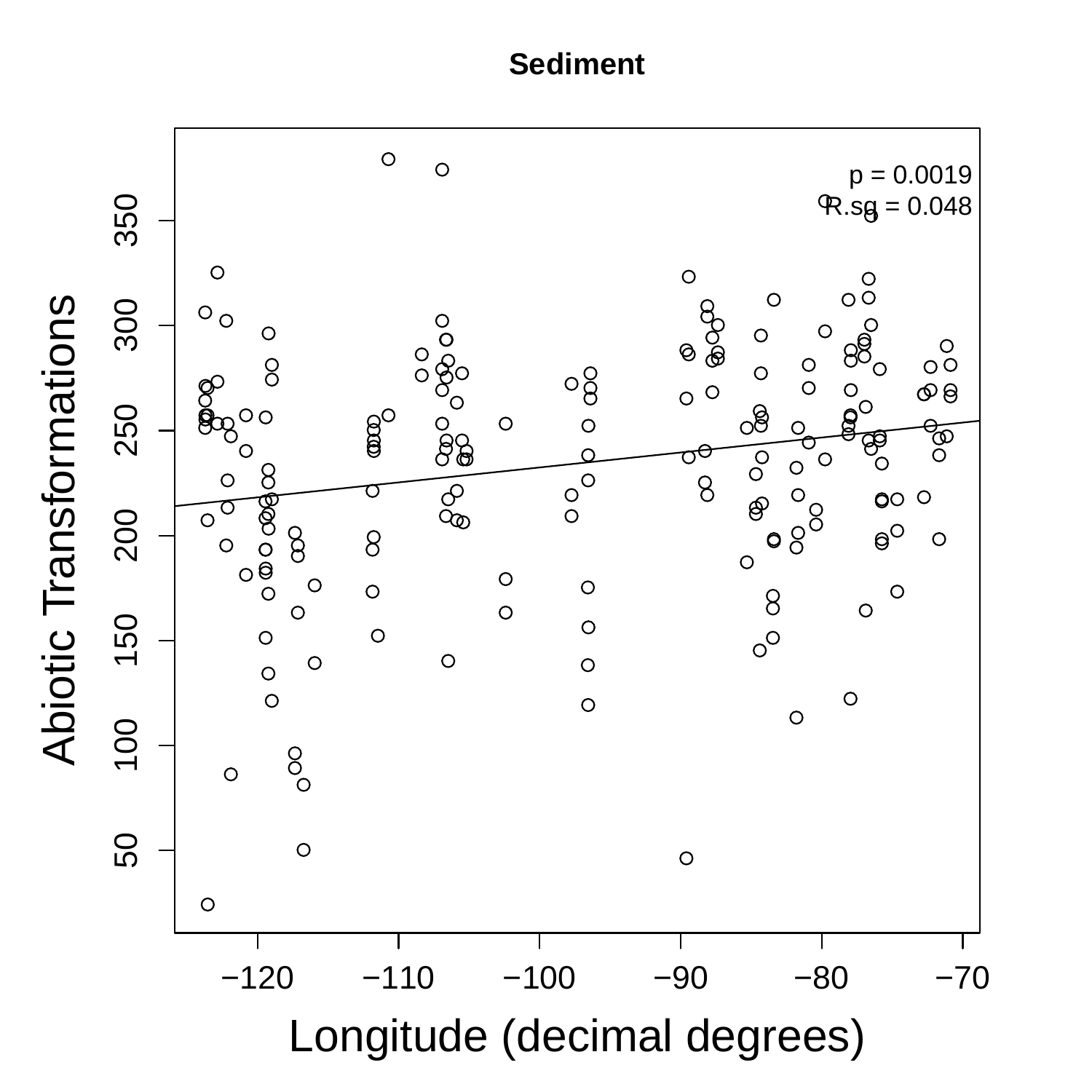**Surface Water**

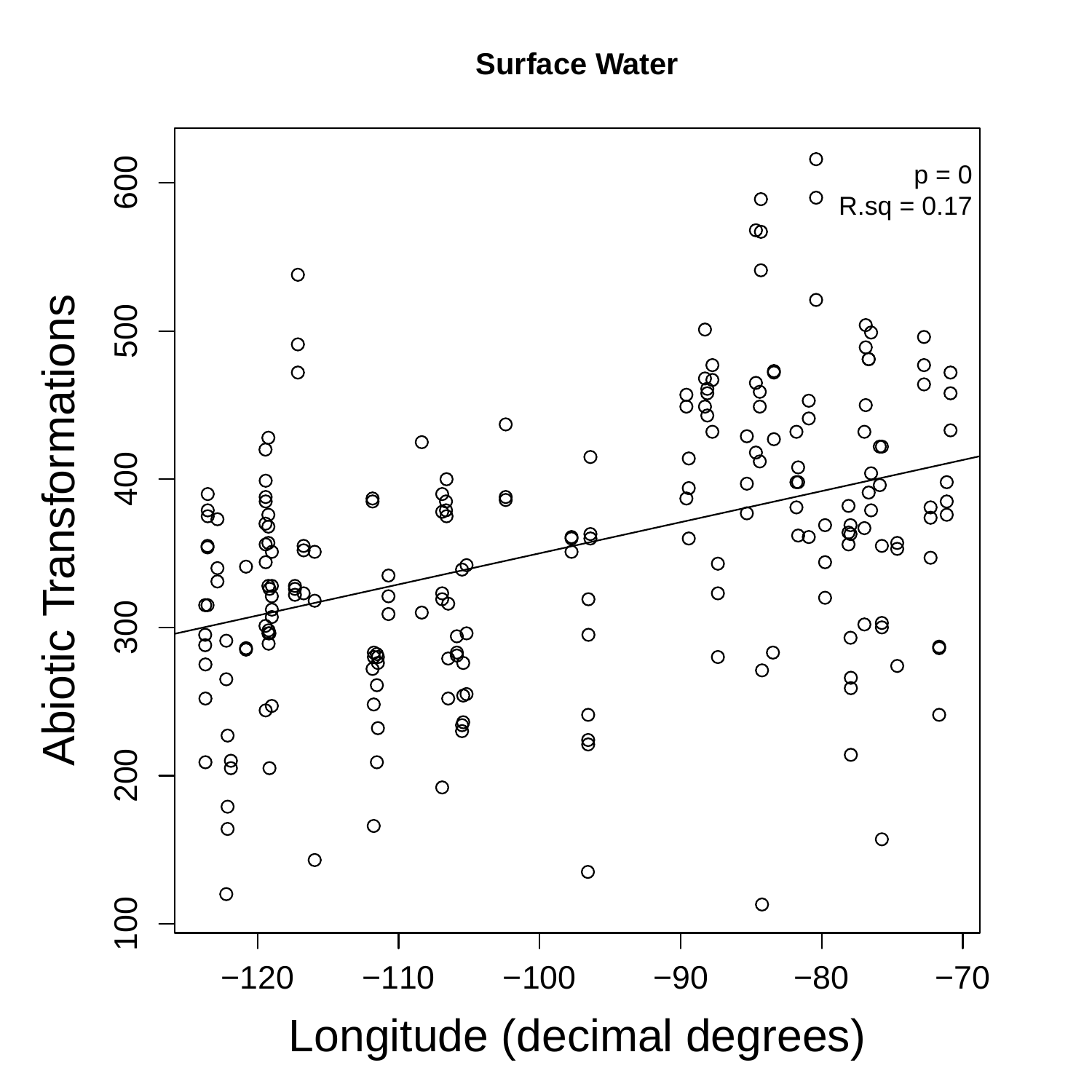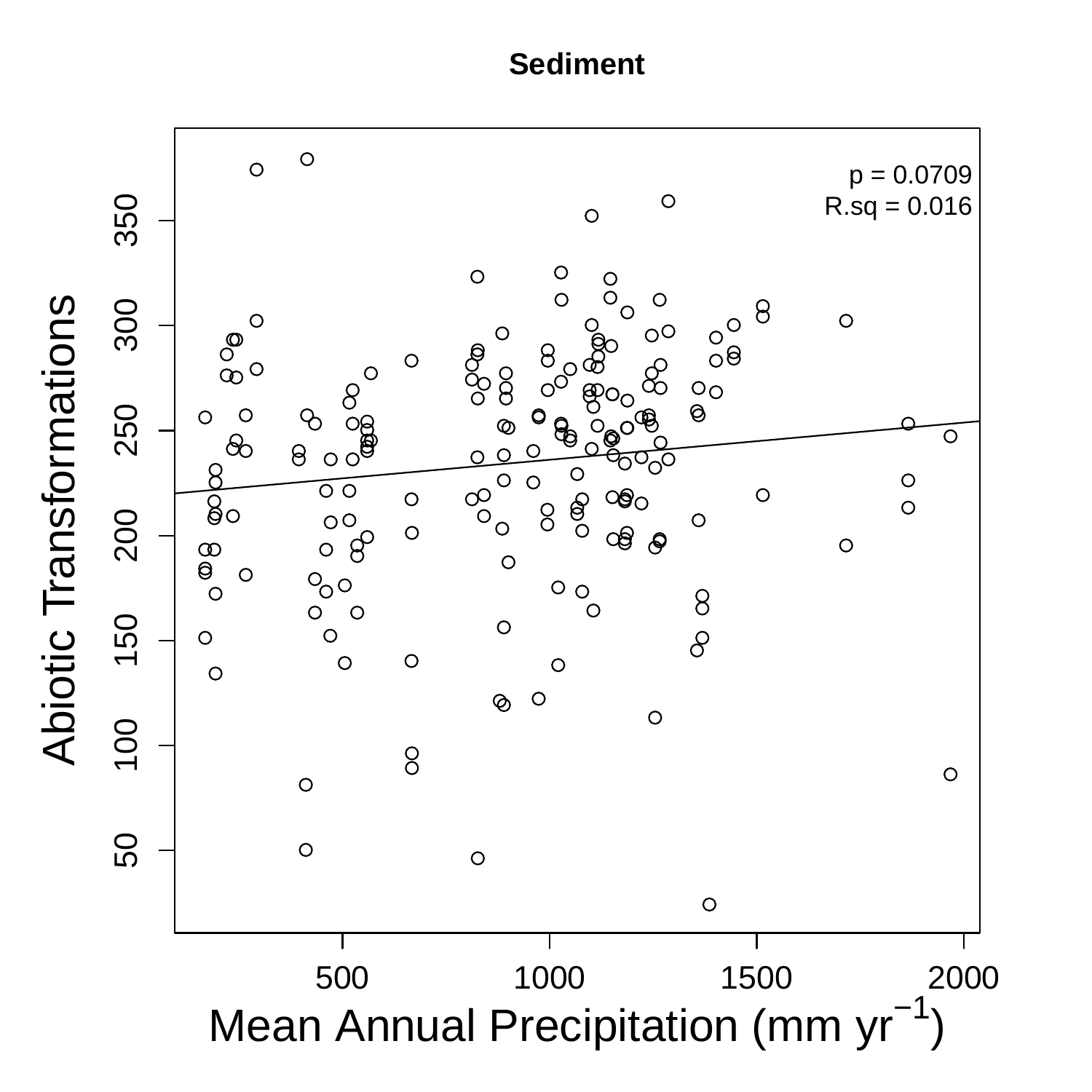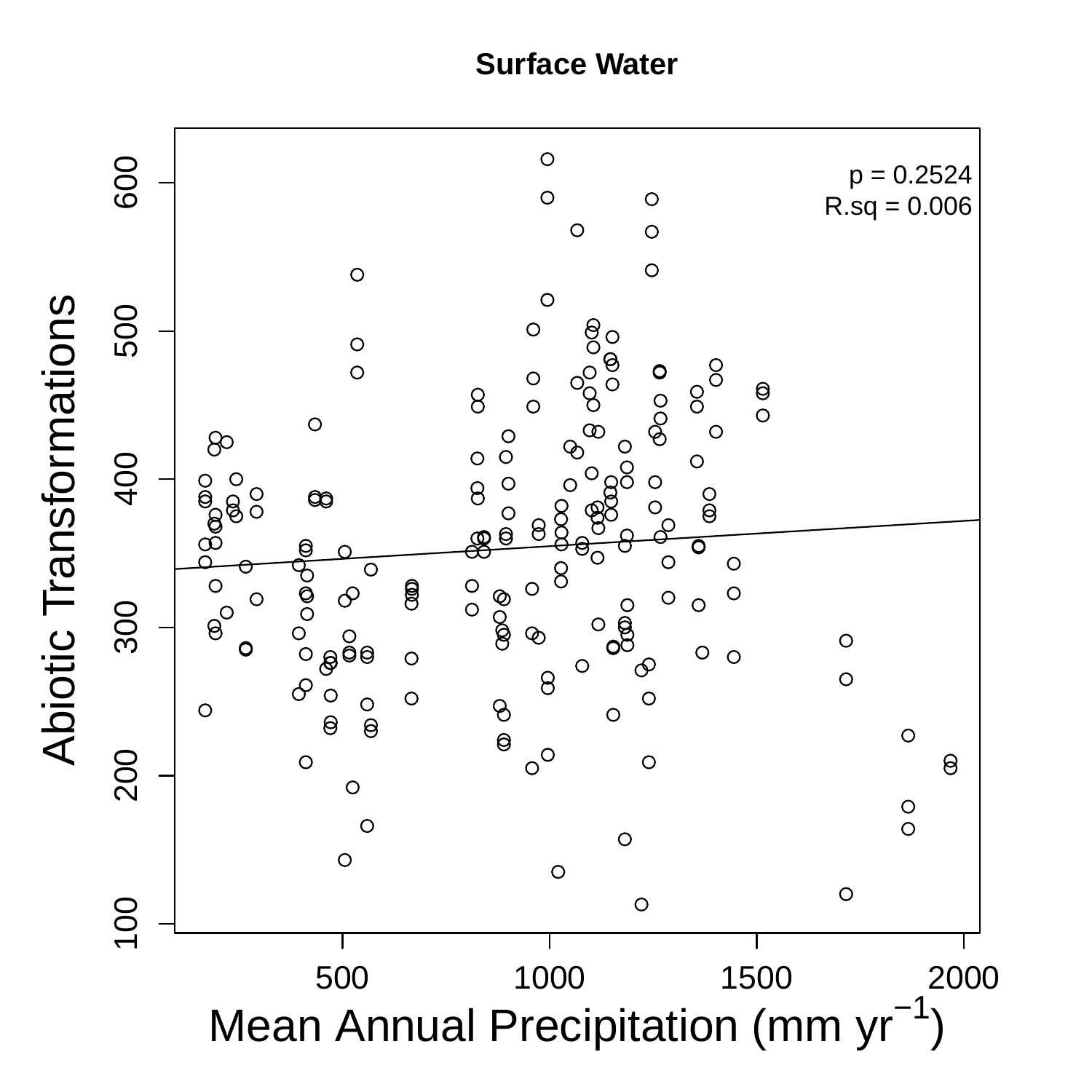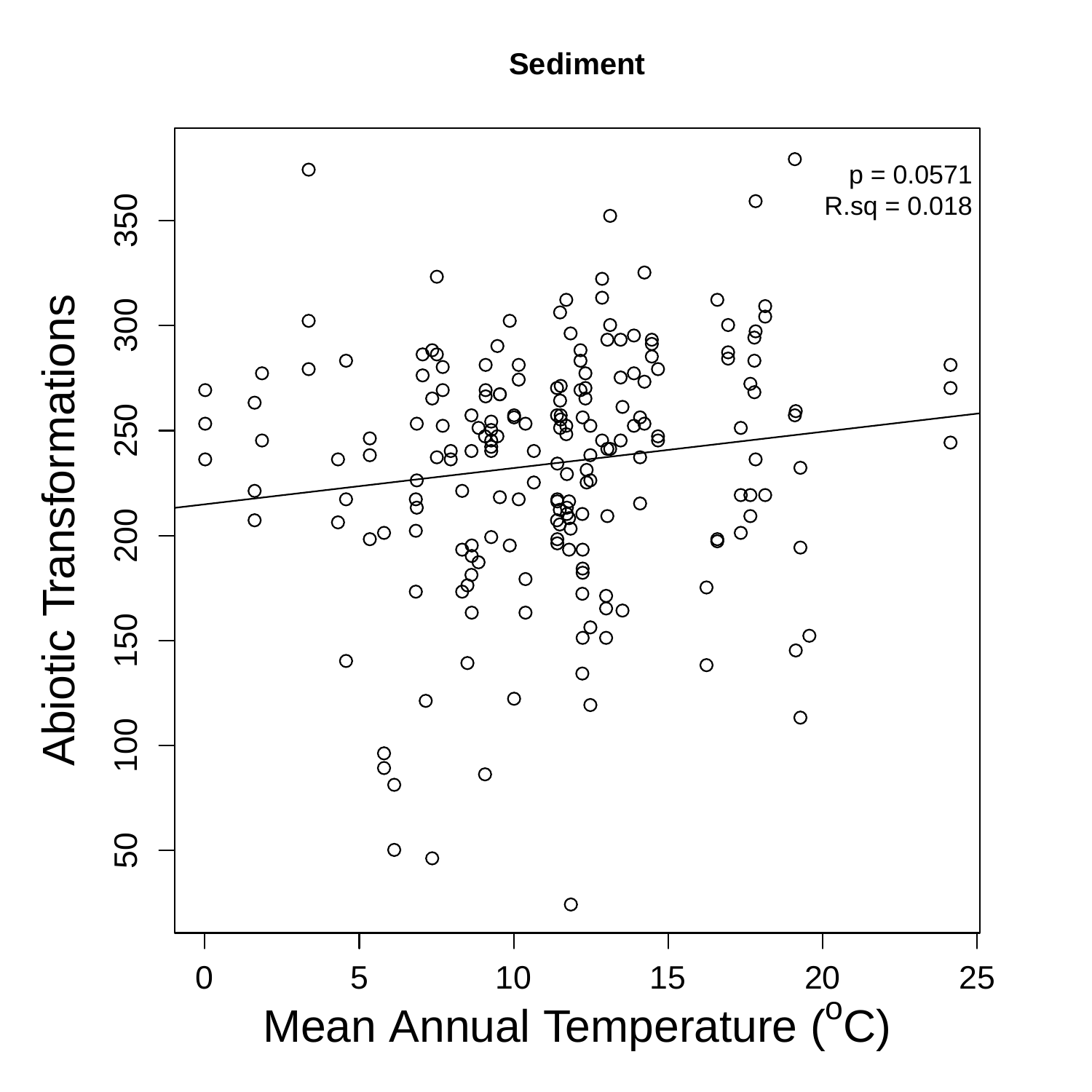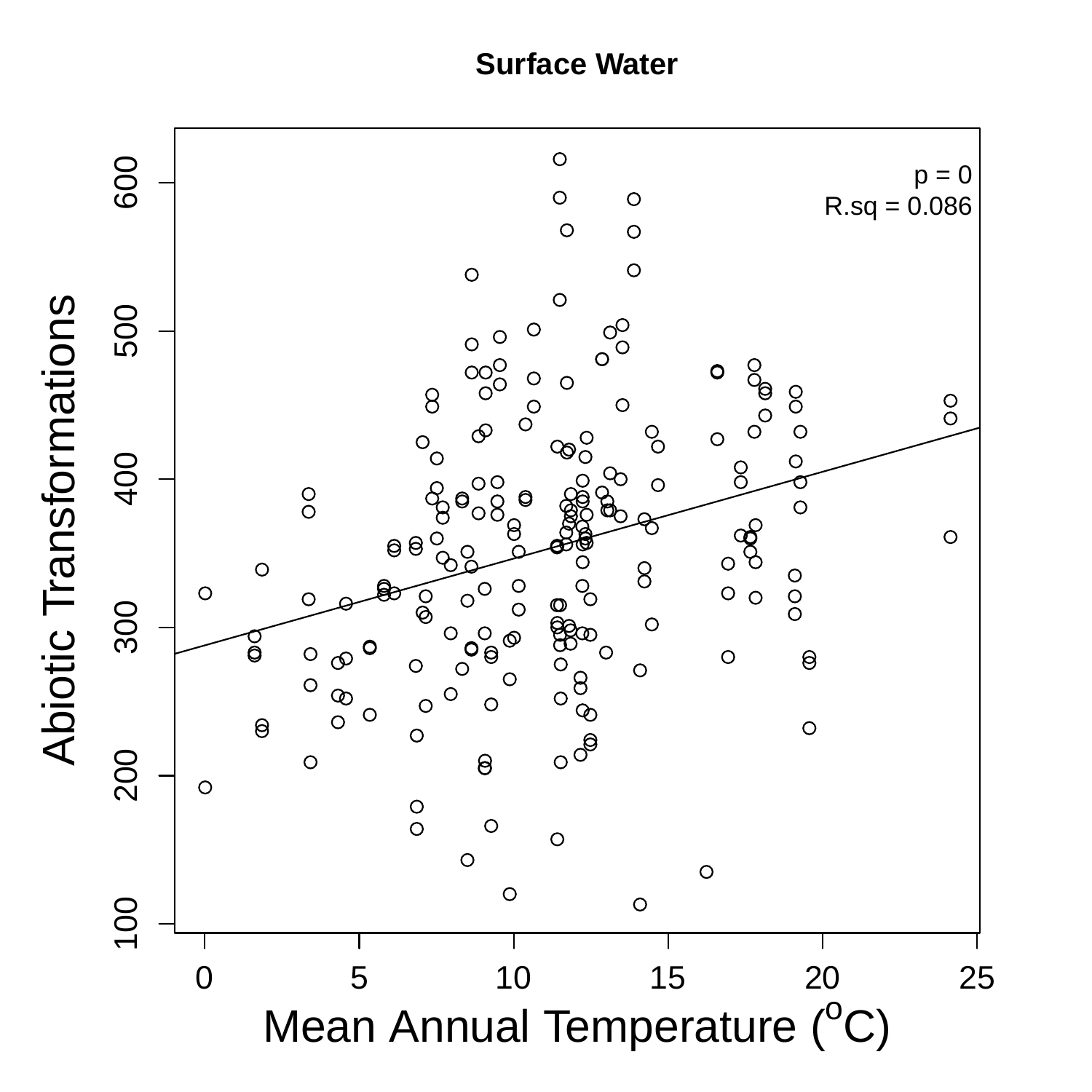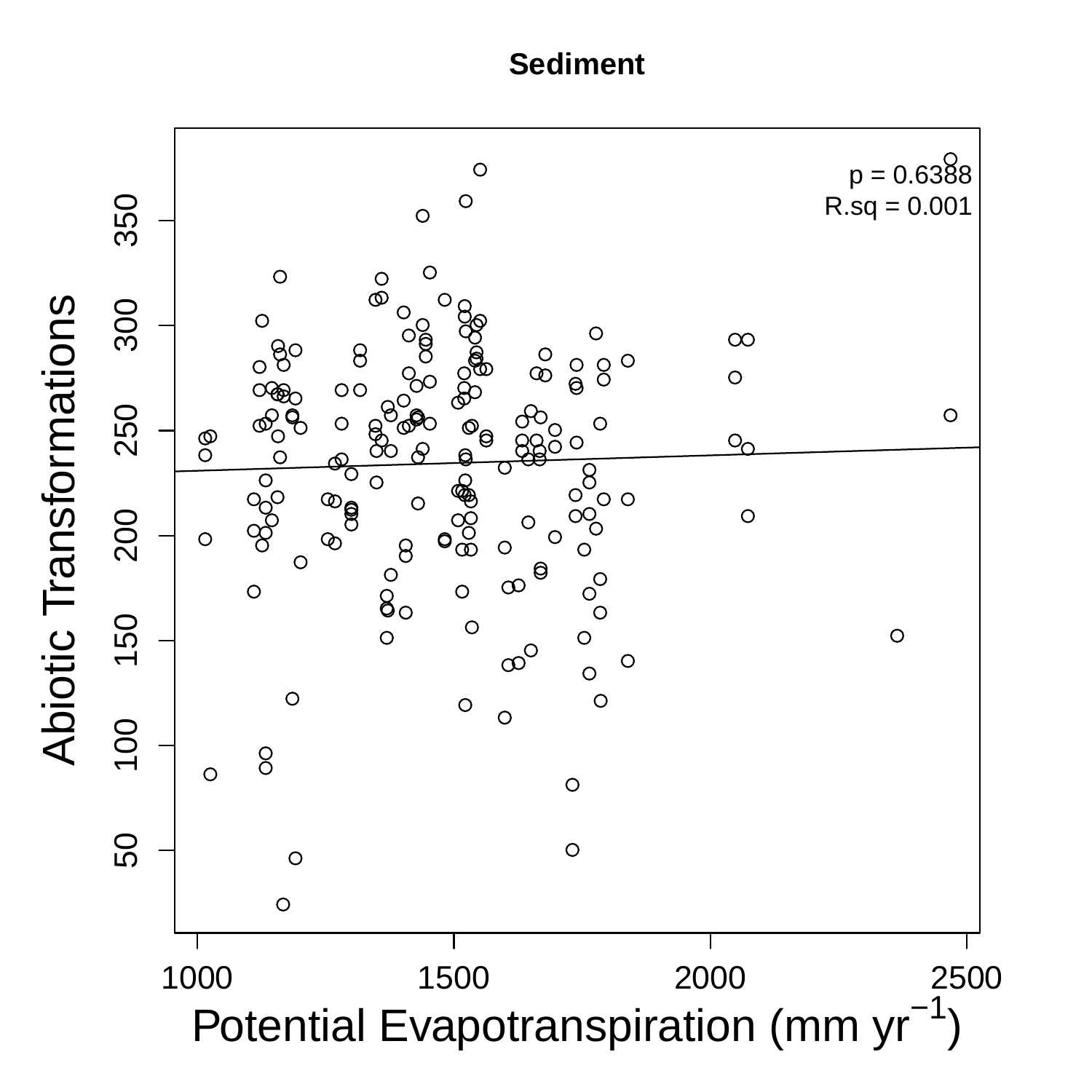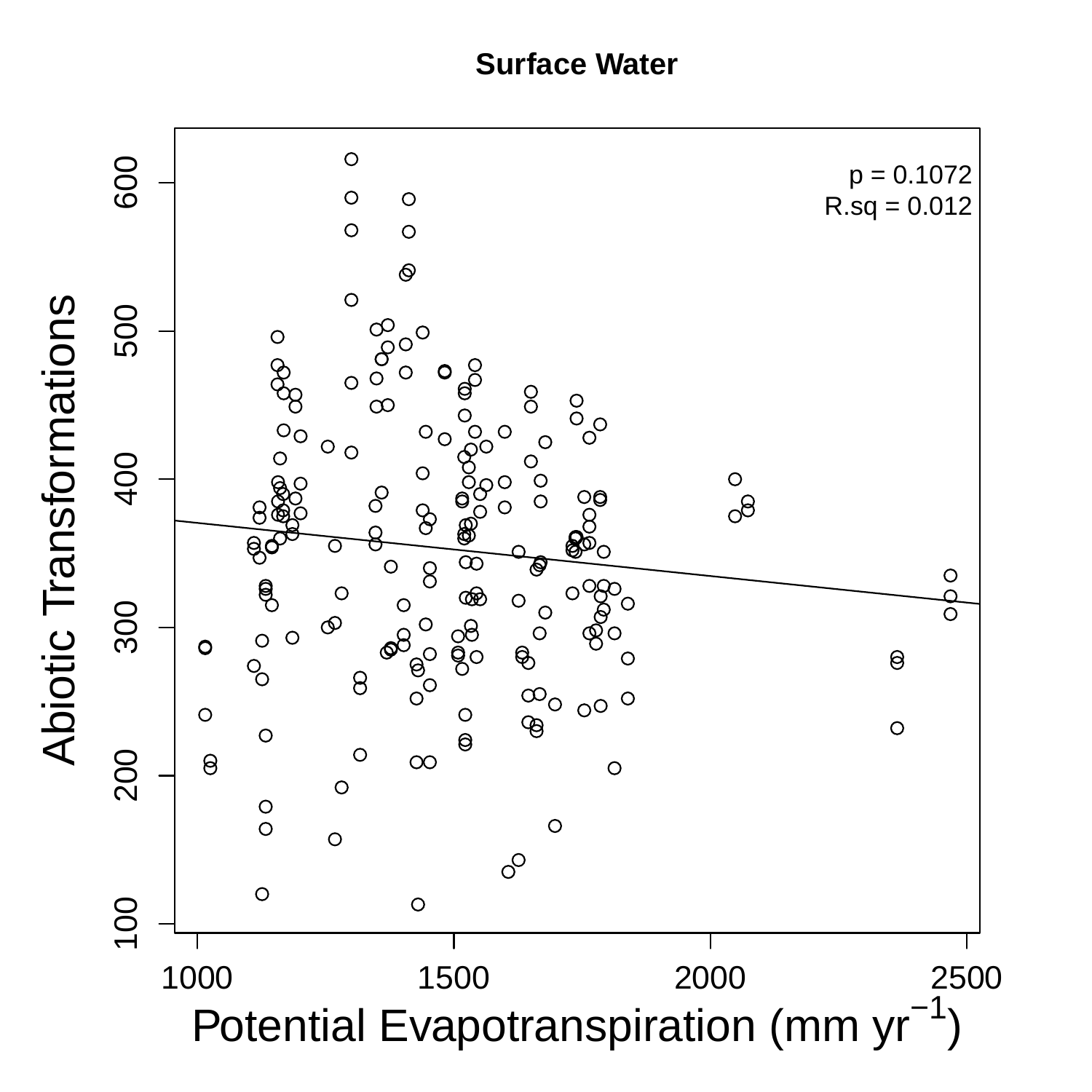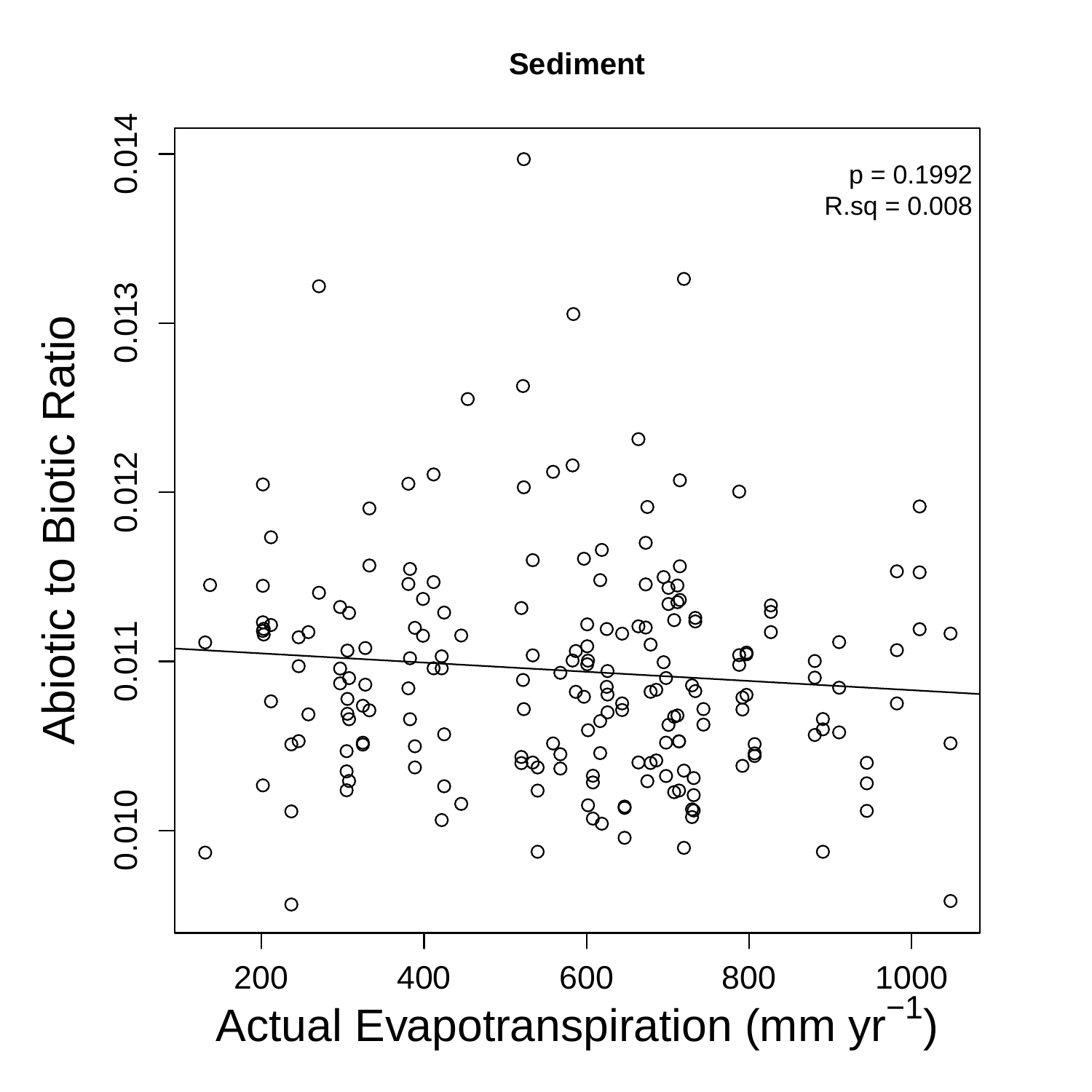**Surface Water**

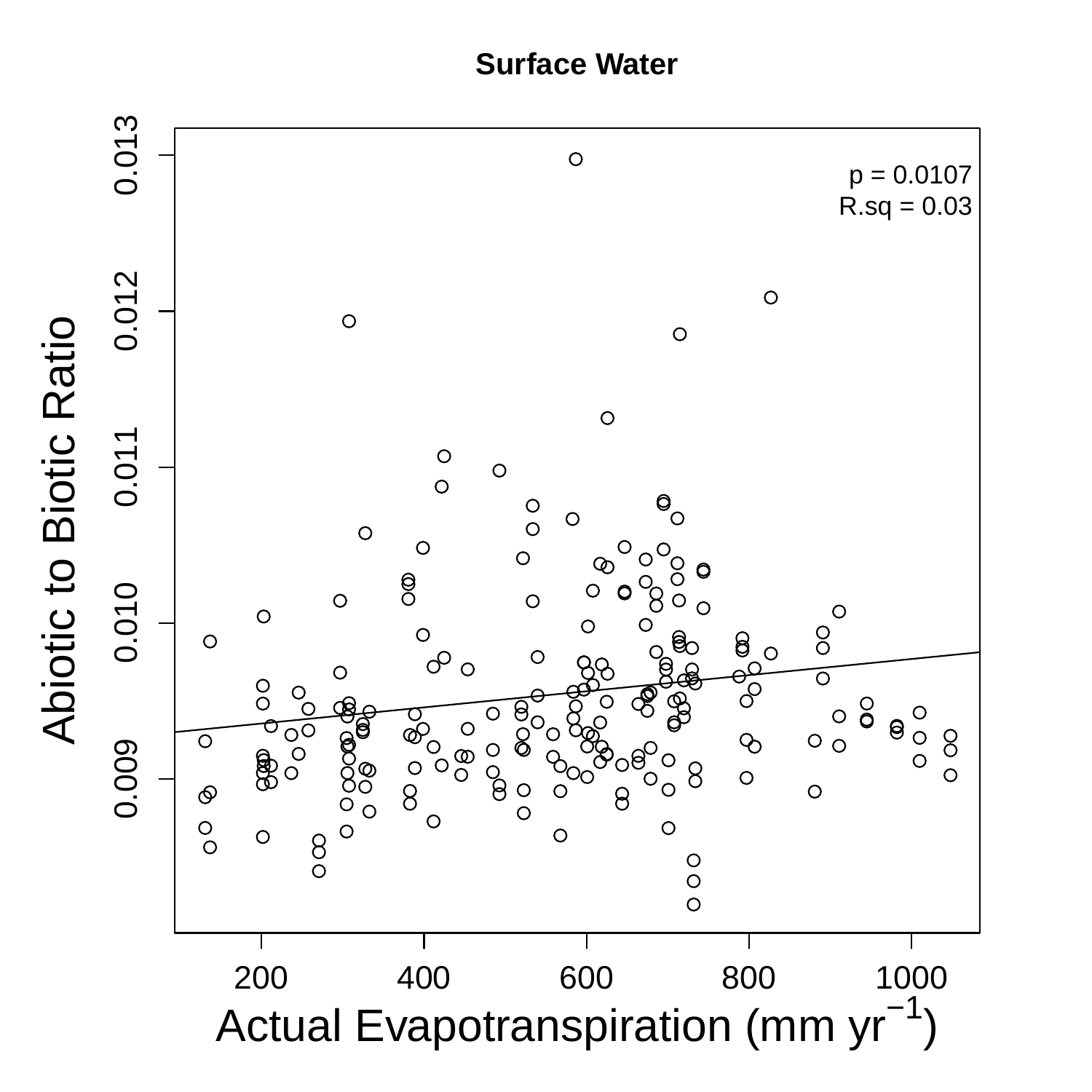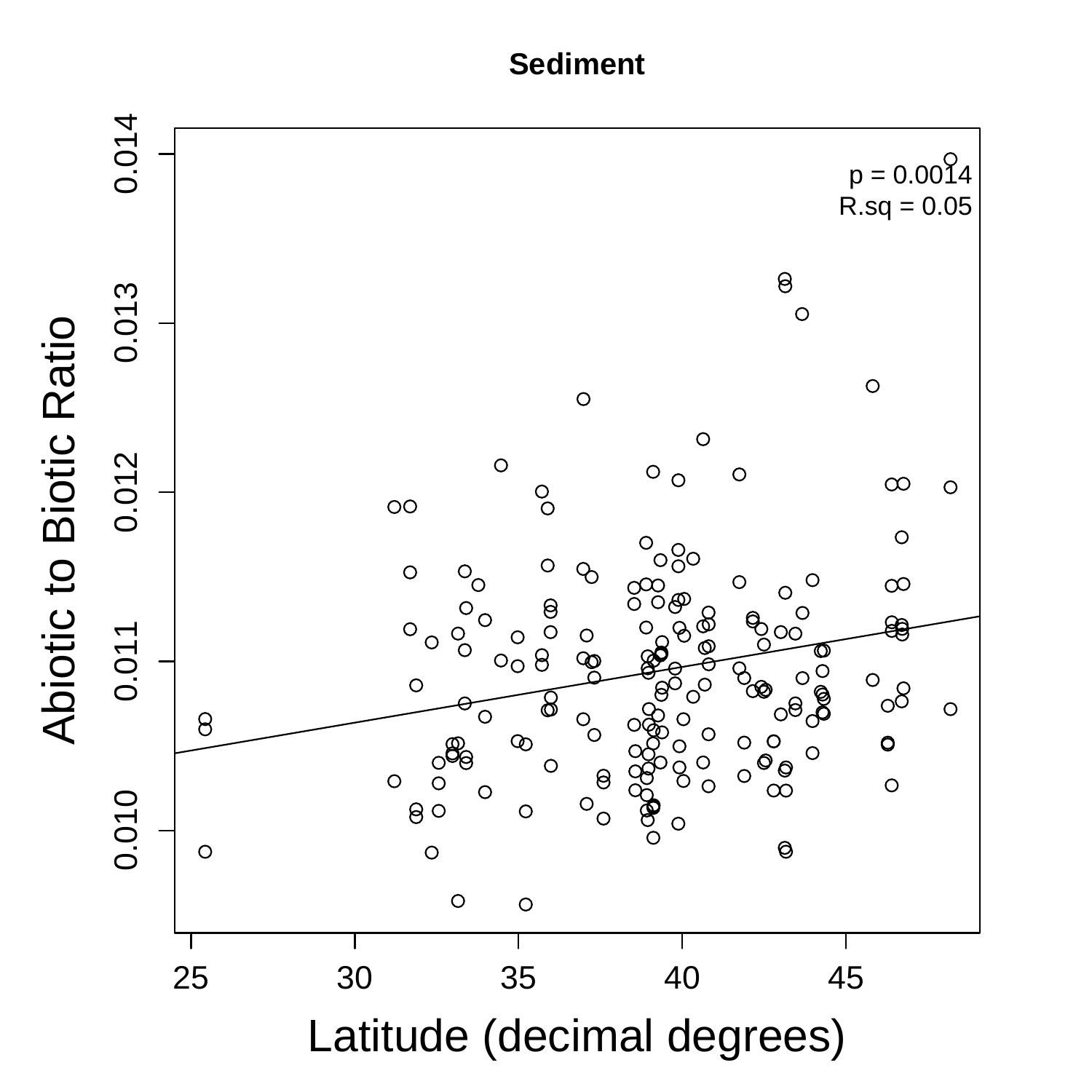**Surface Water** 

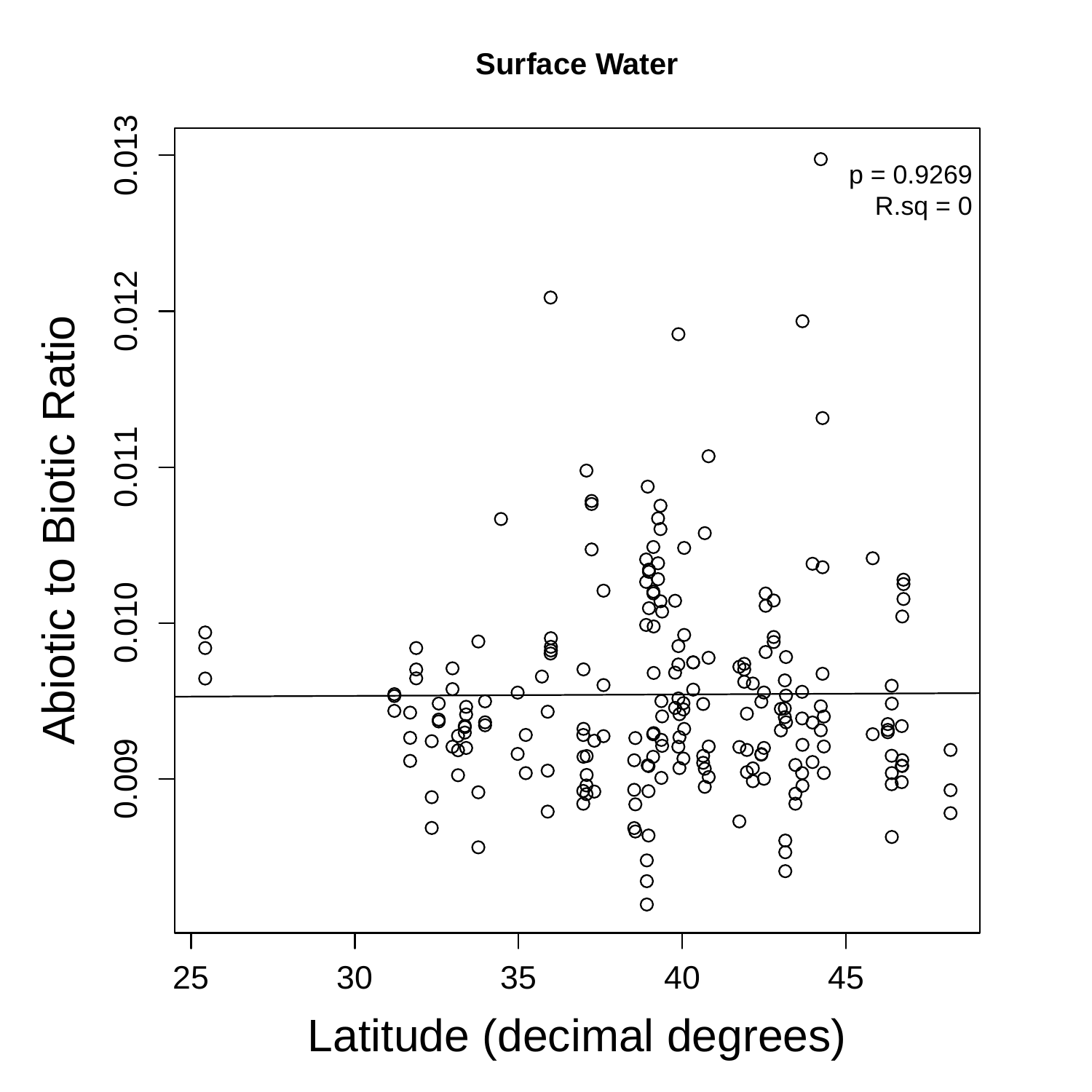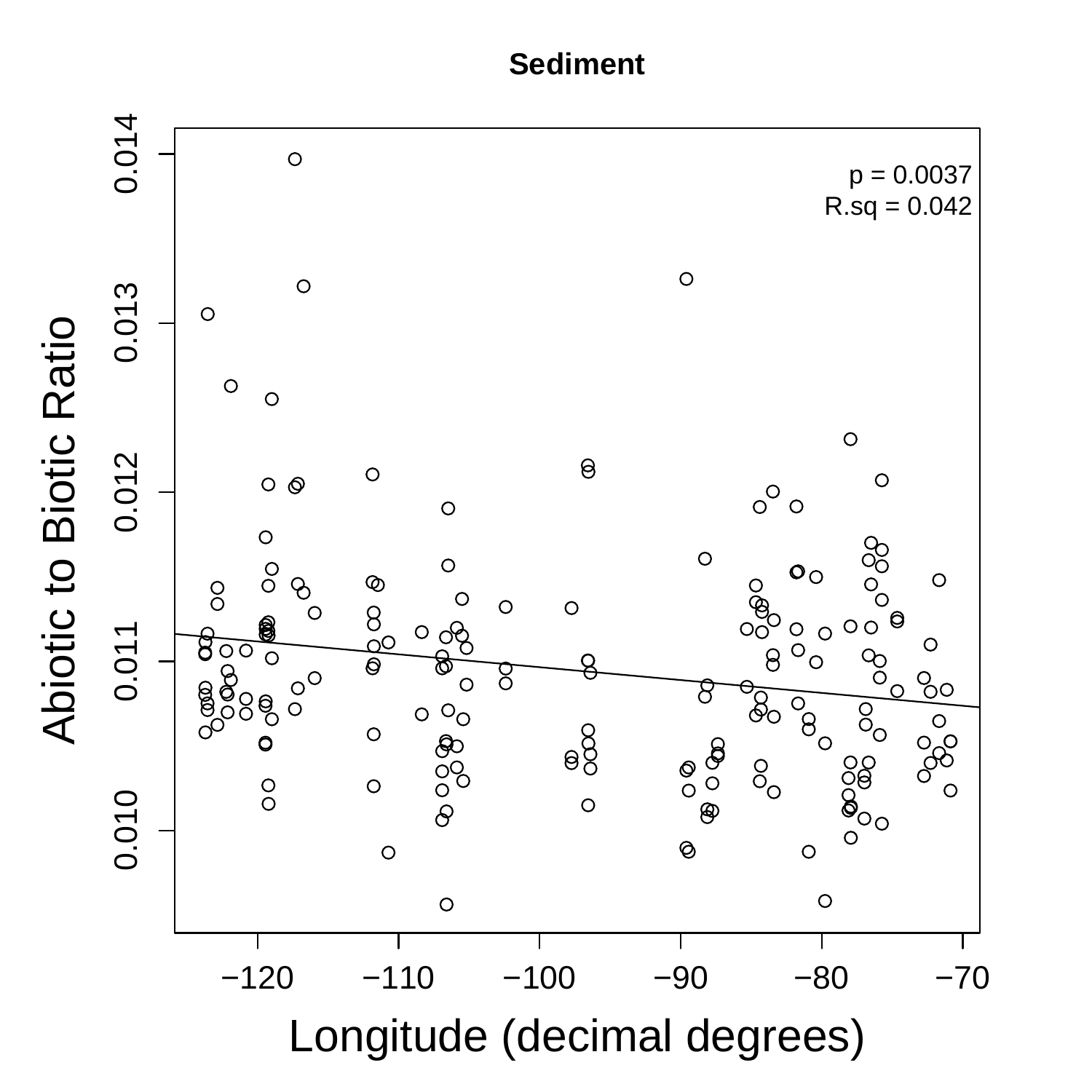**Surface Water**

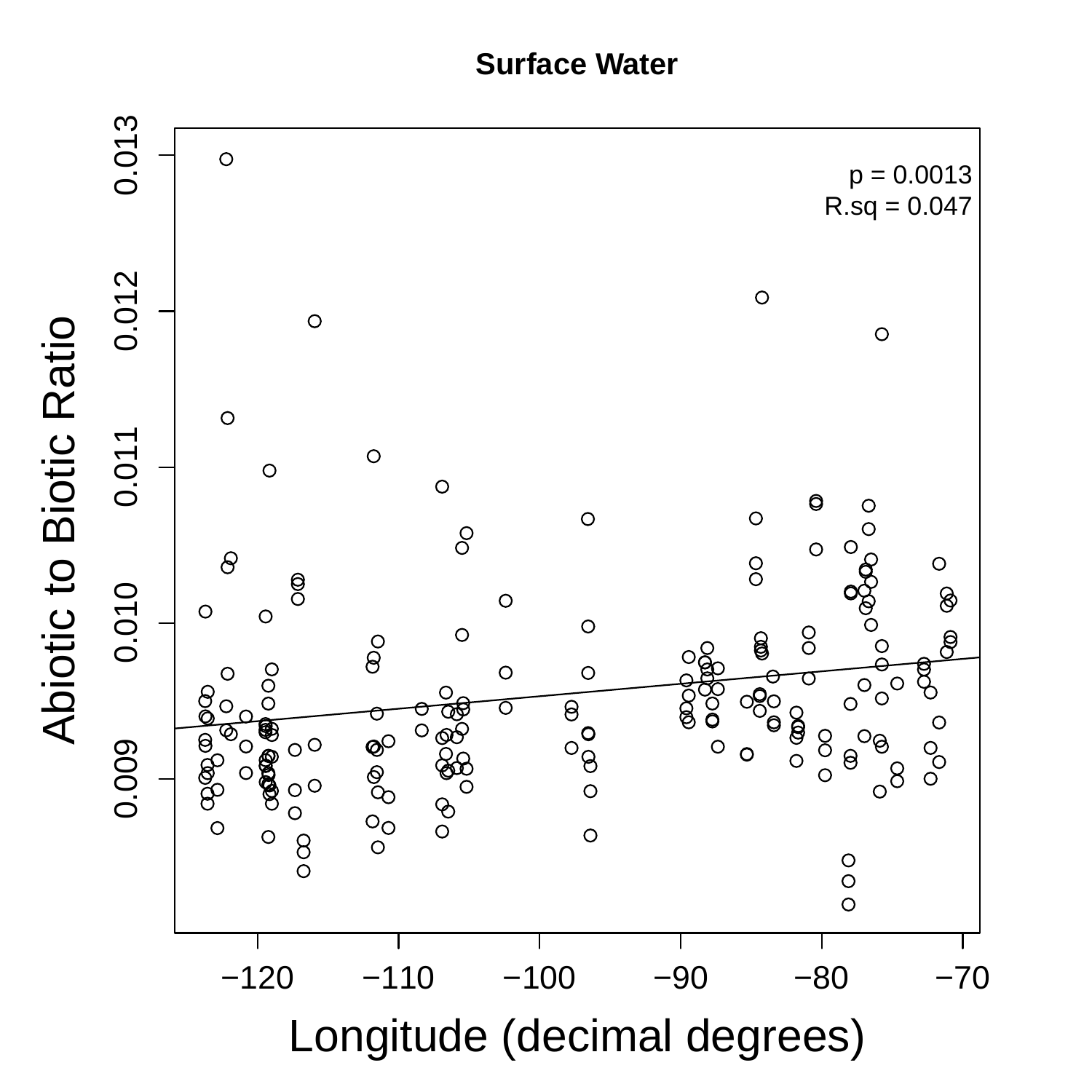

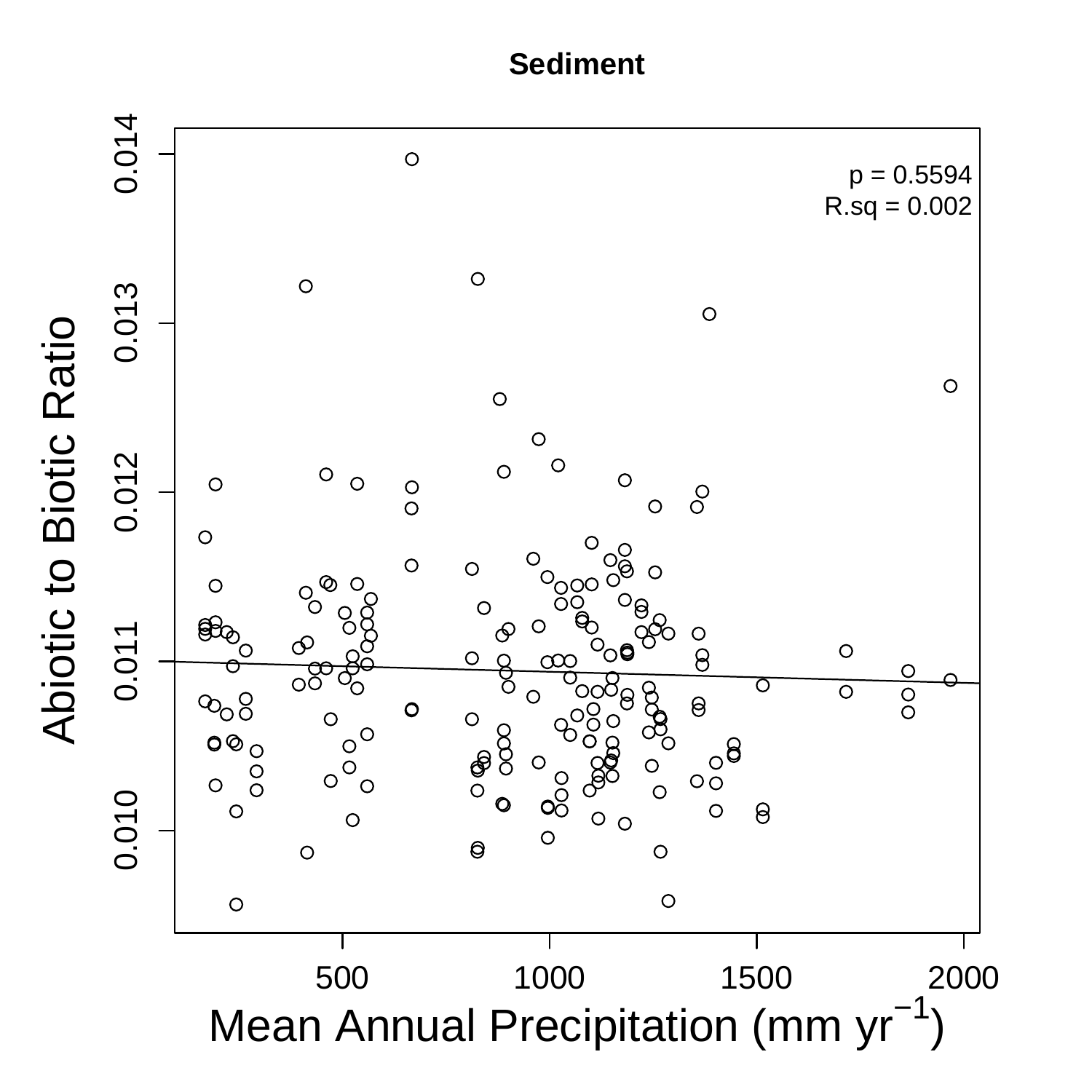**Surface Water**

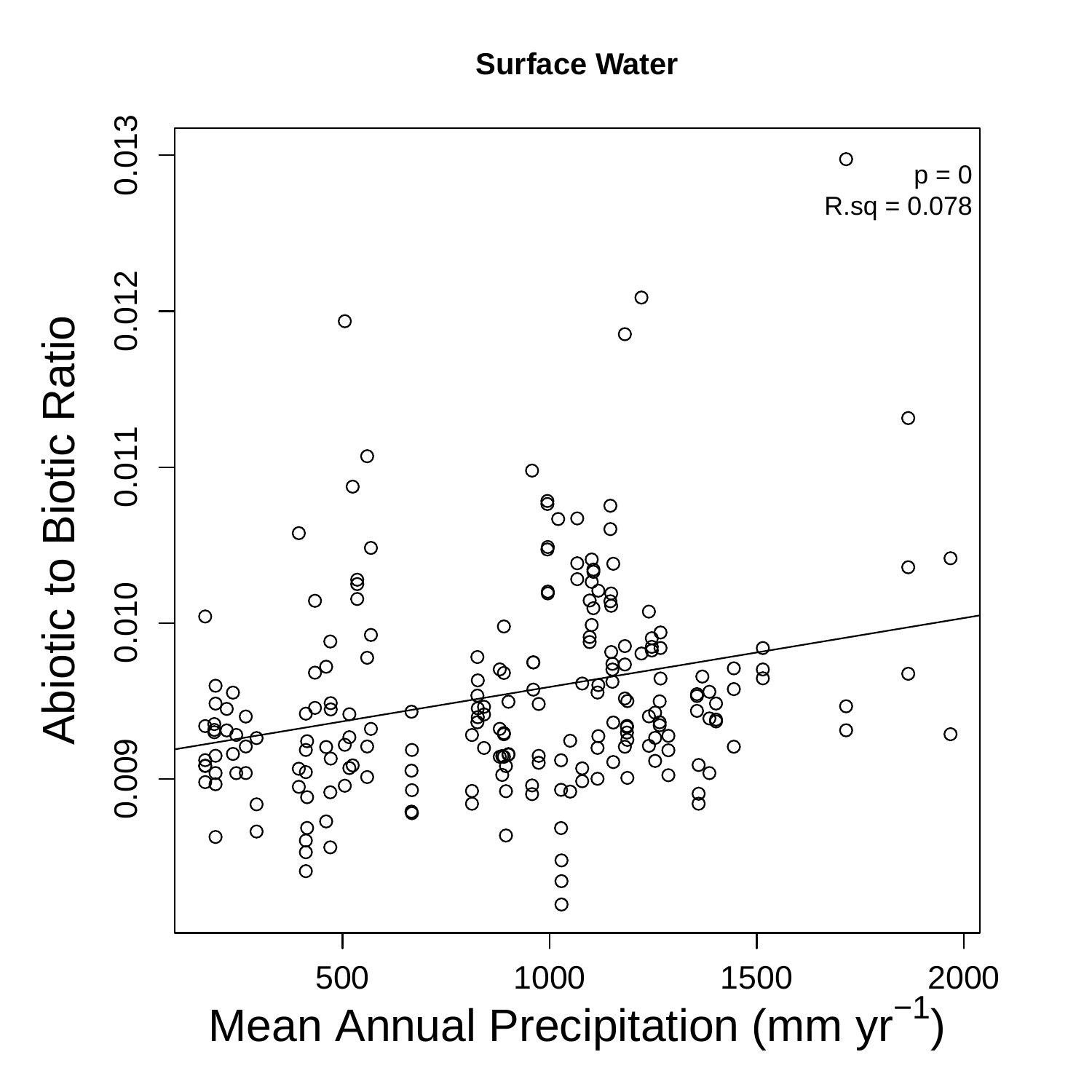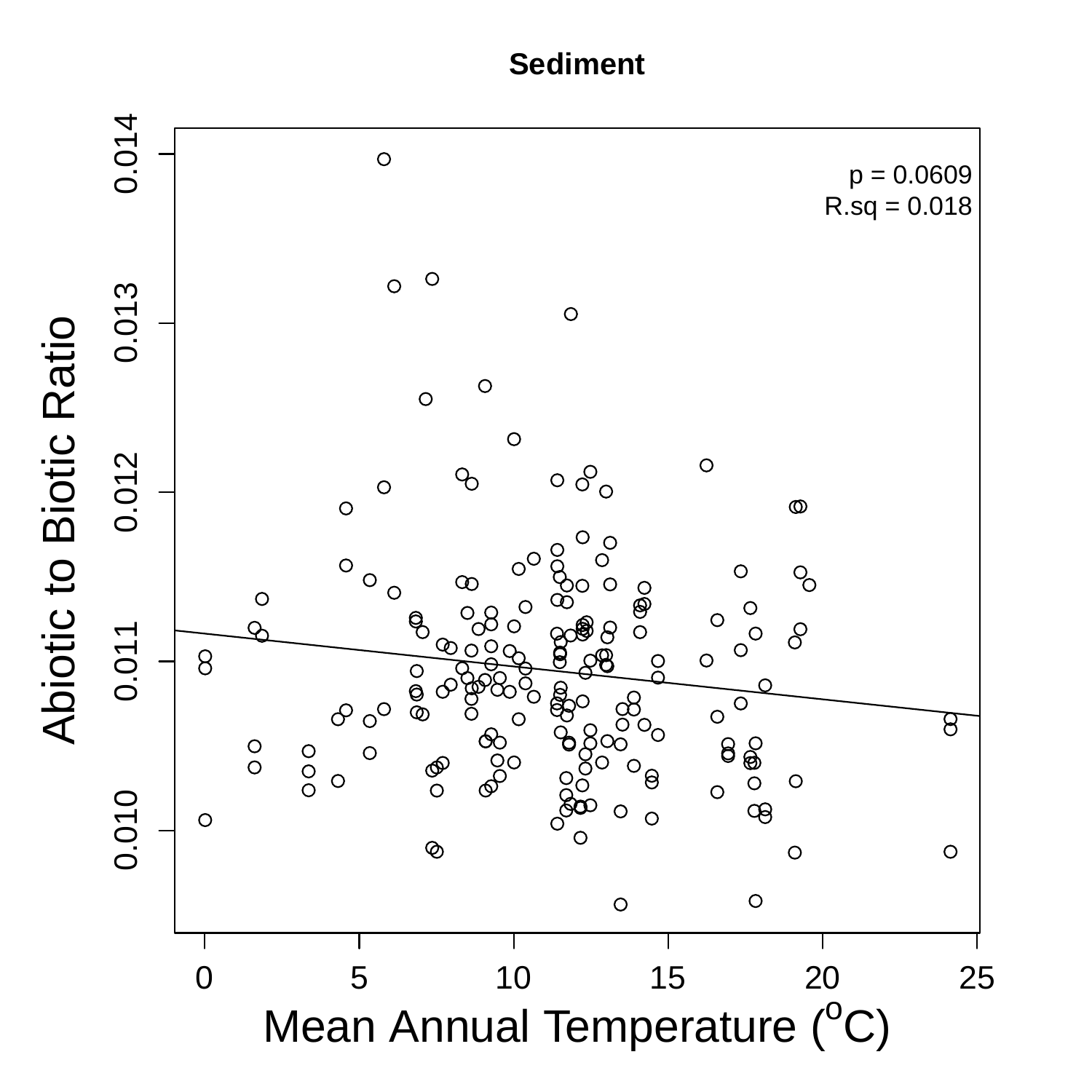**Surface Water** 

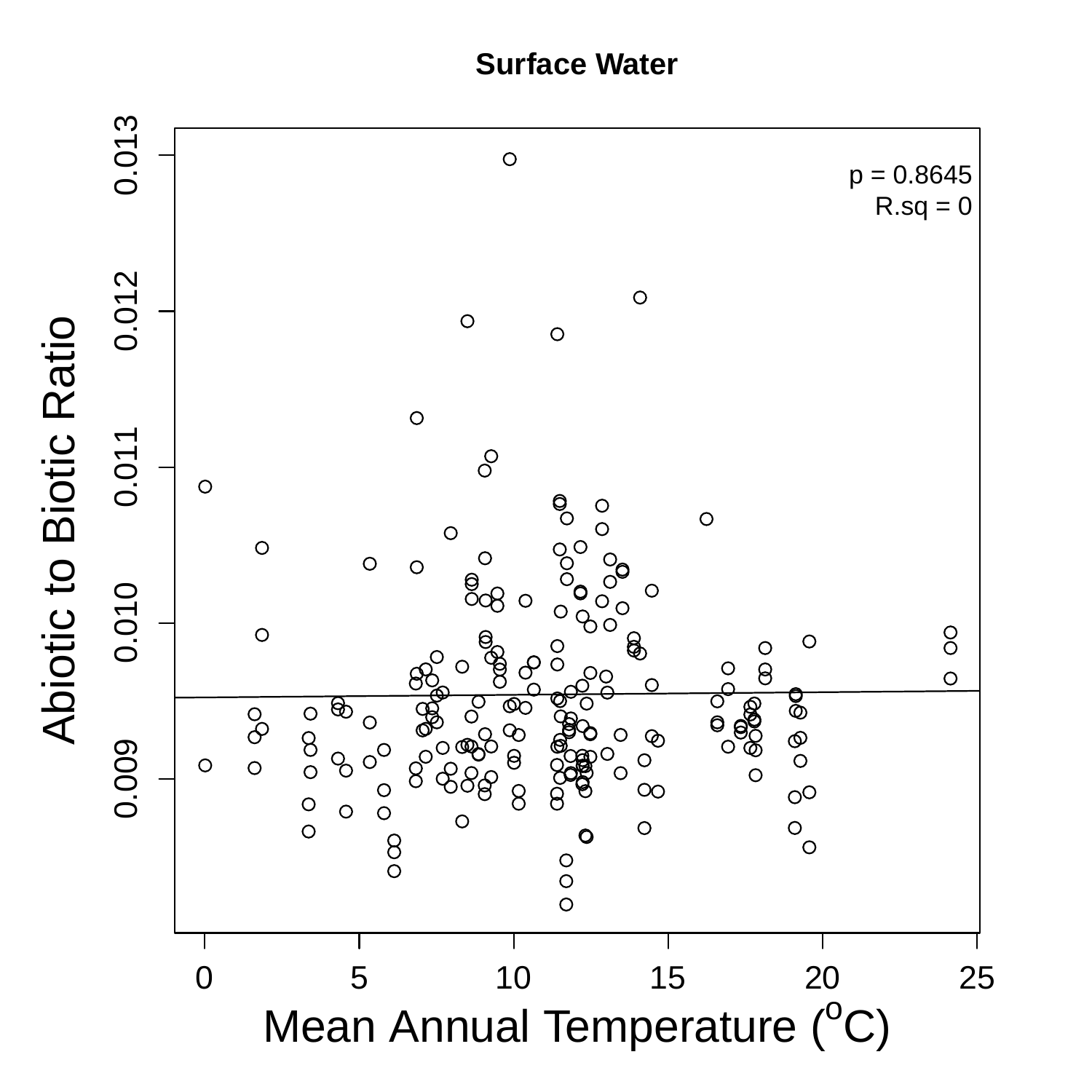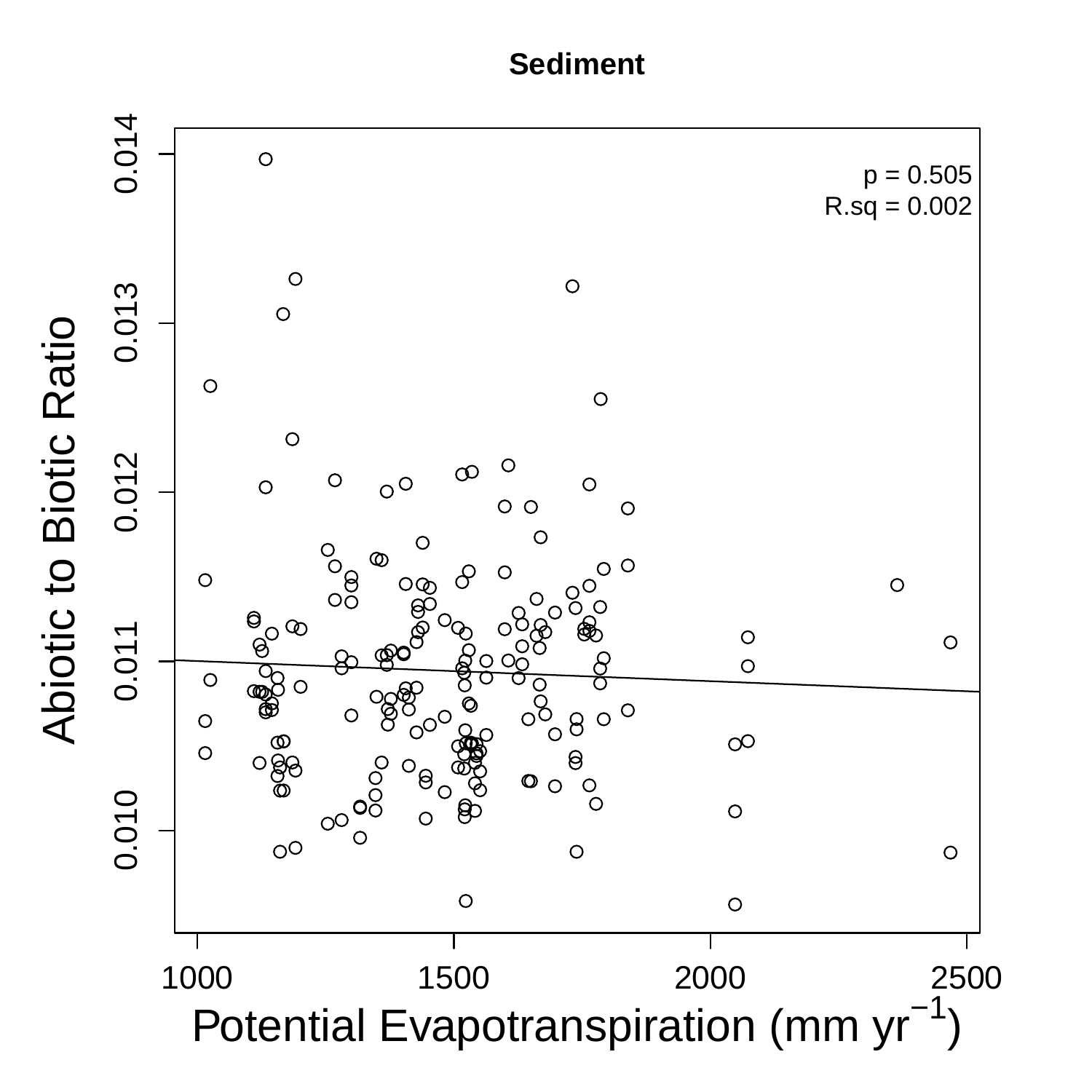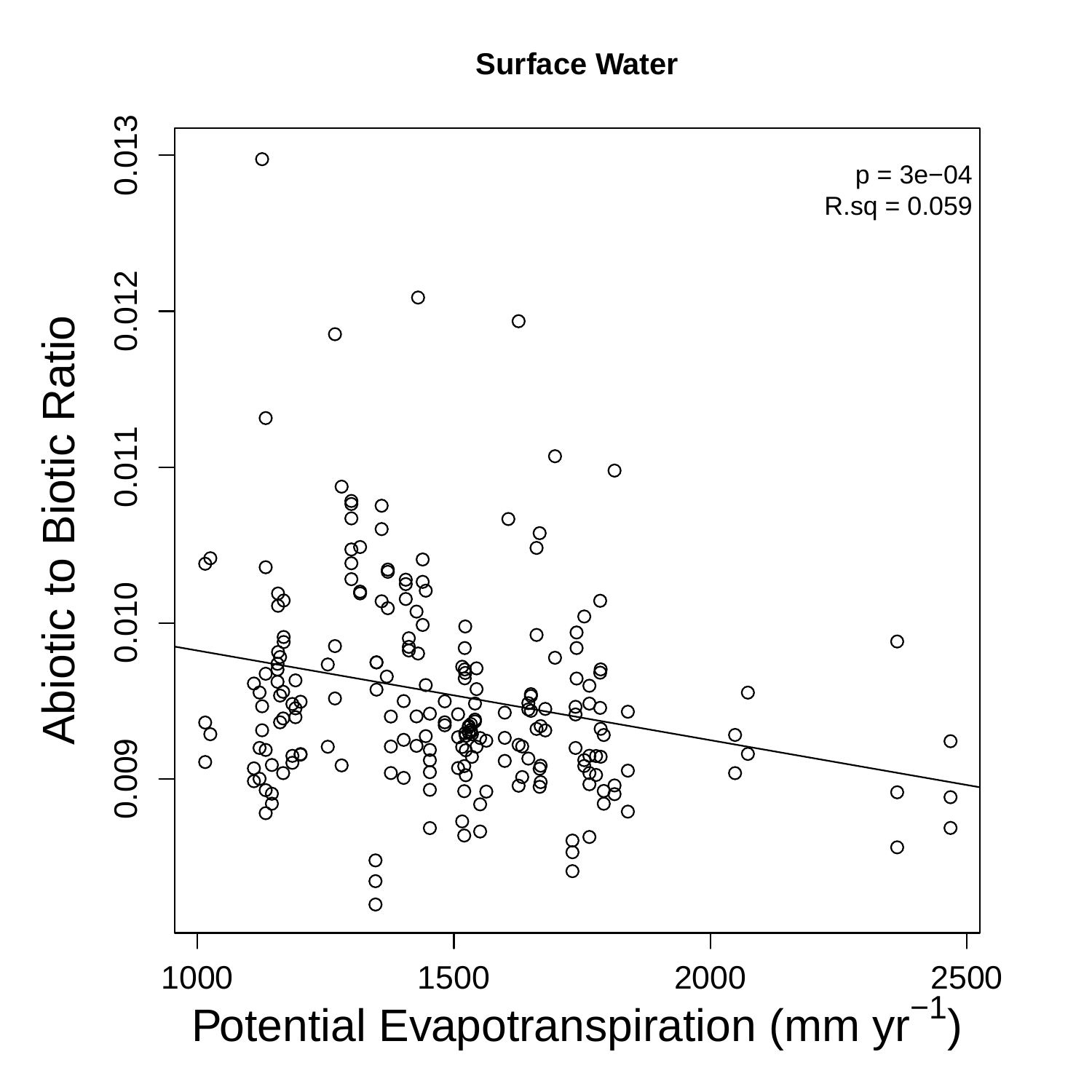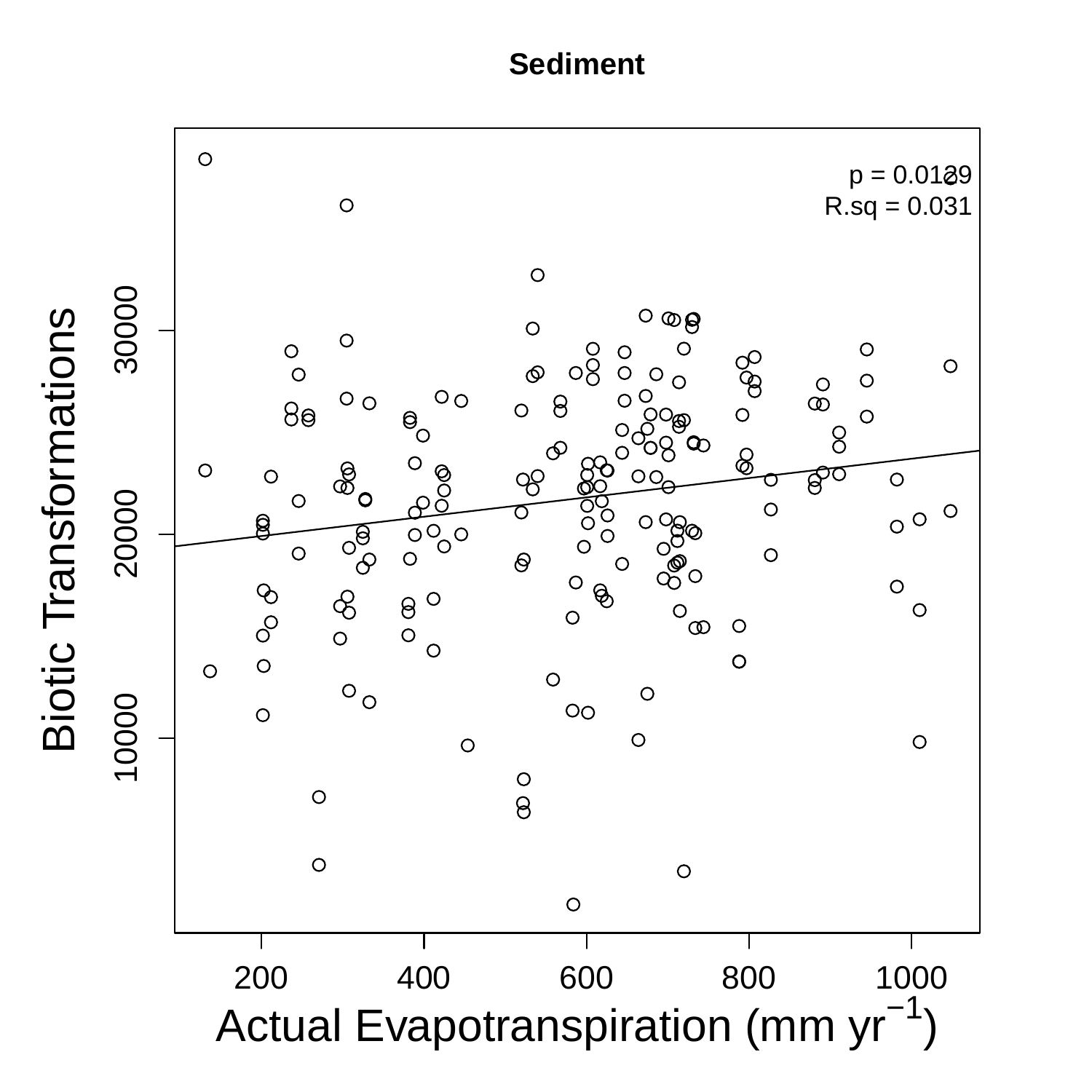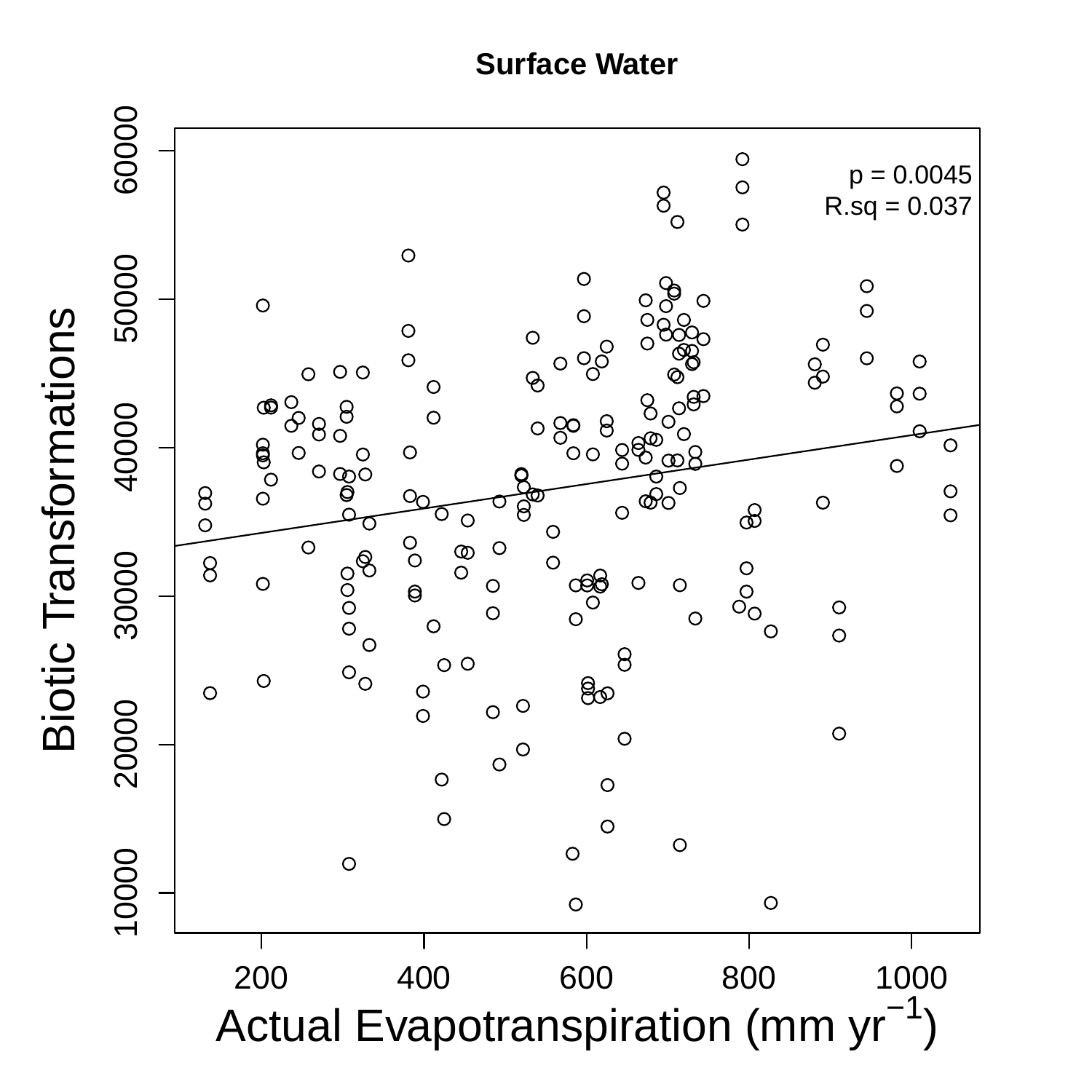

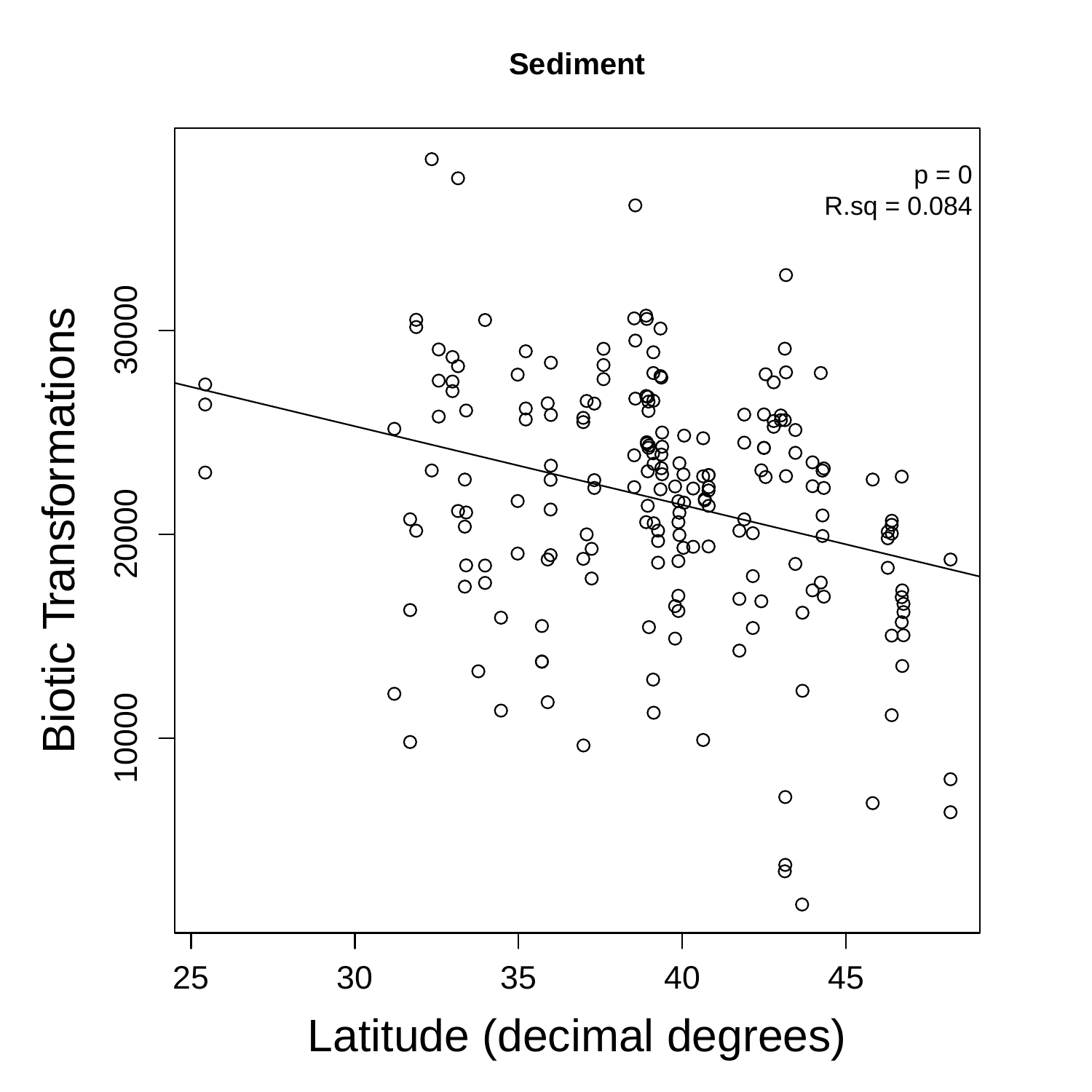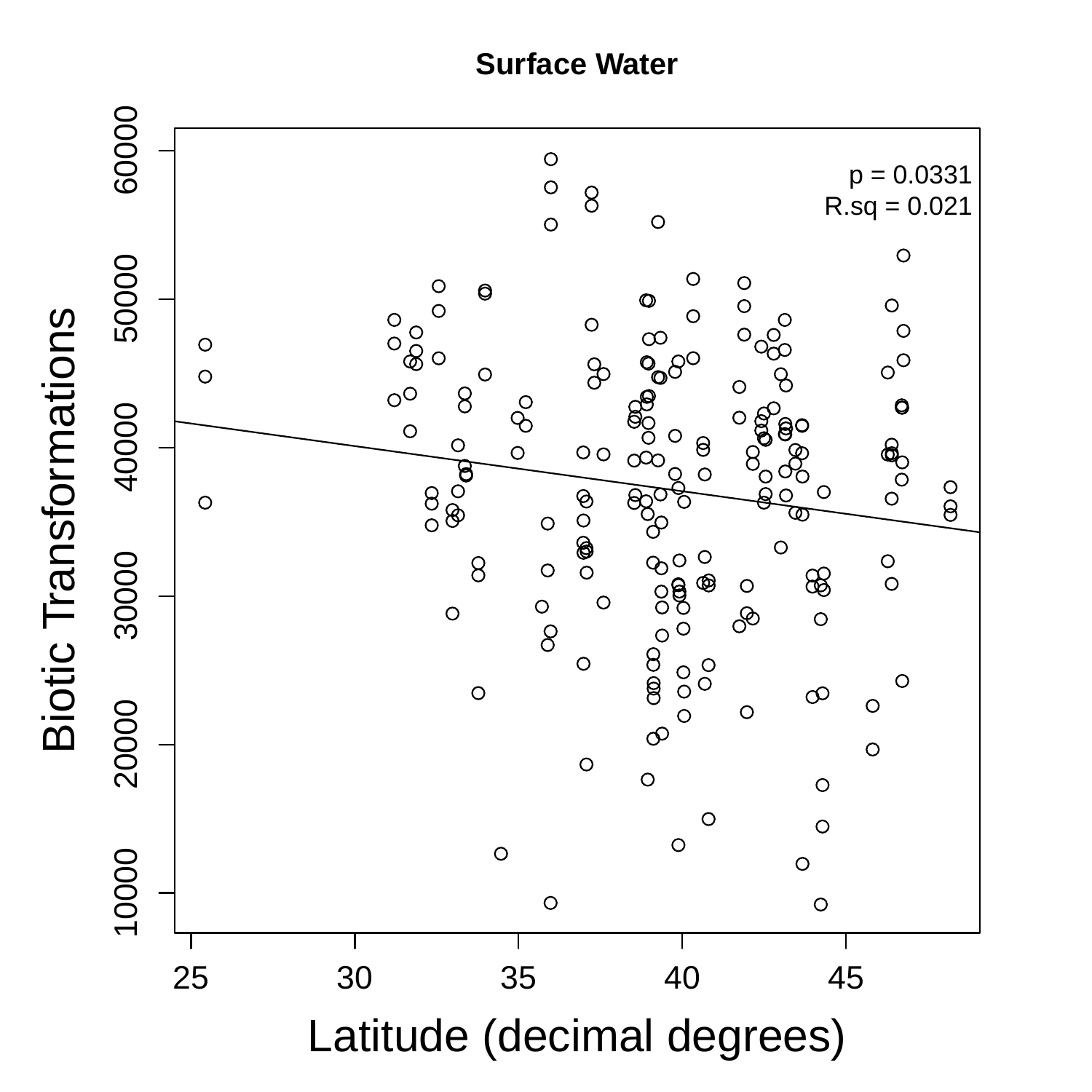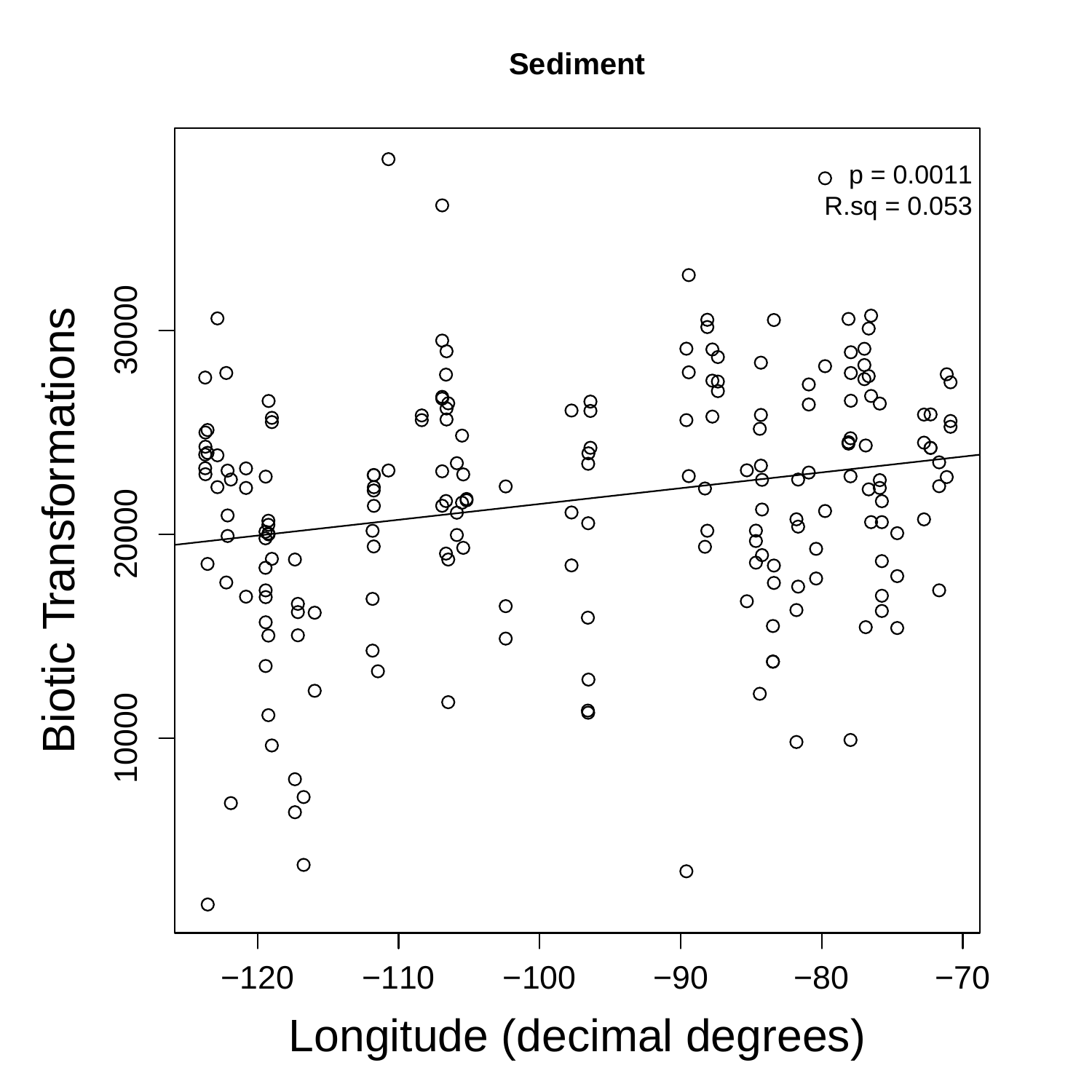

**Biotic Transformations** Biotic Transformations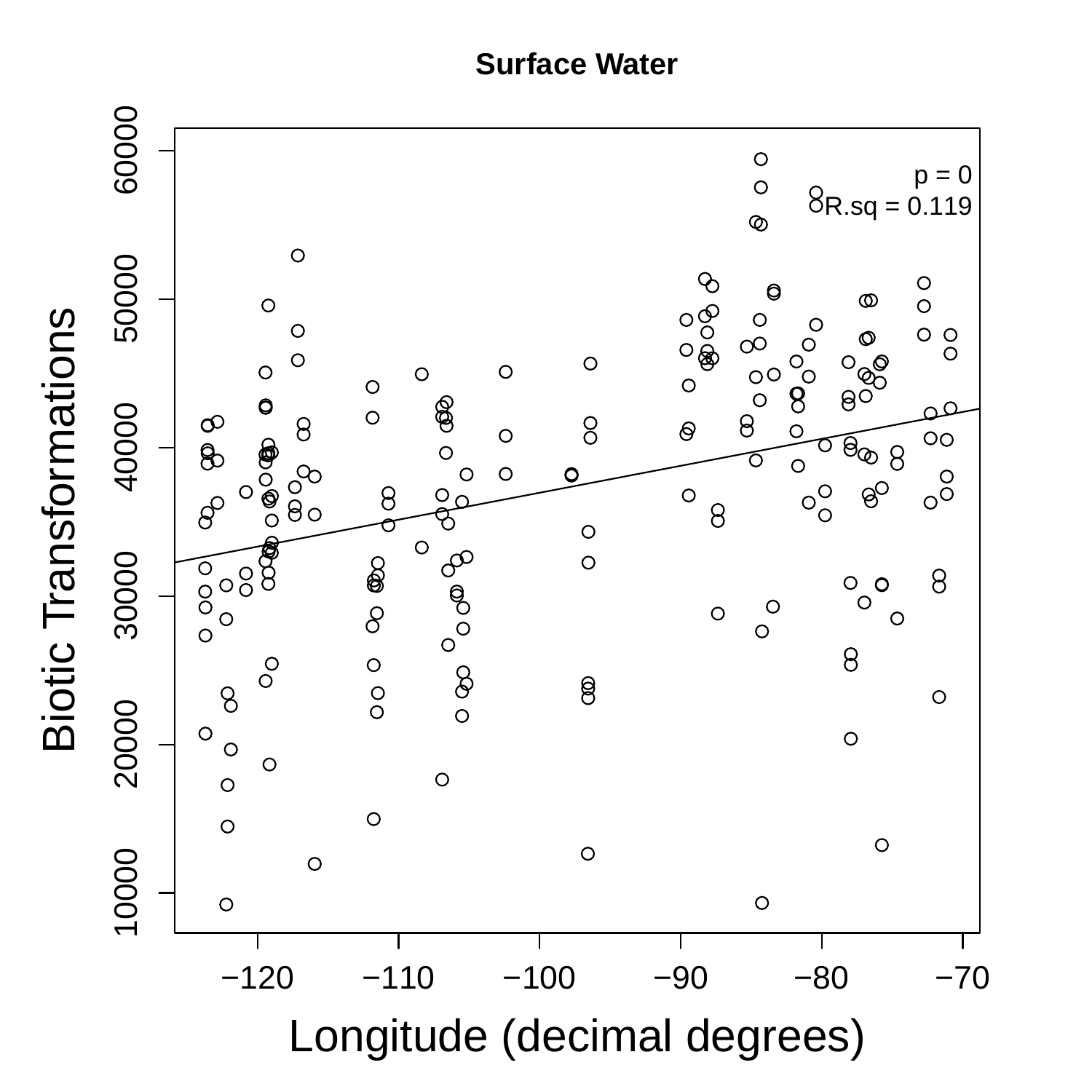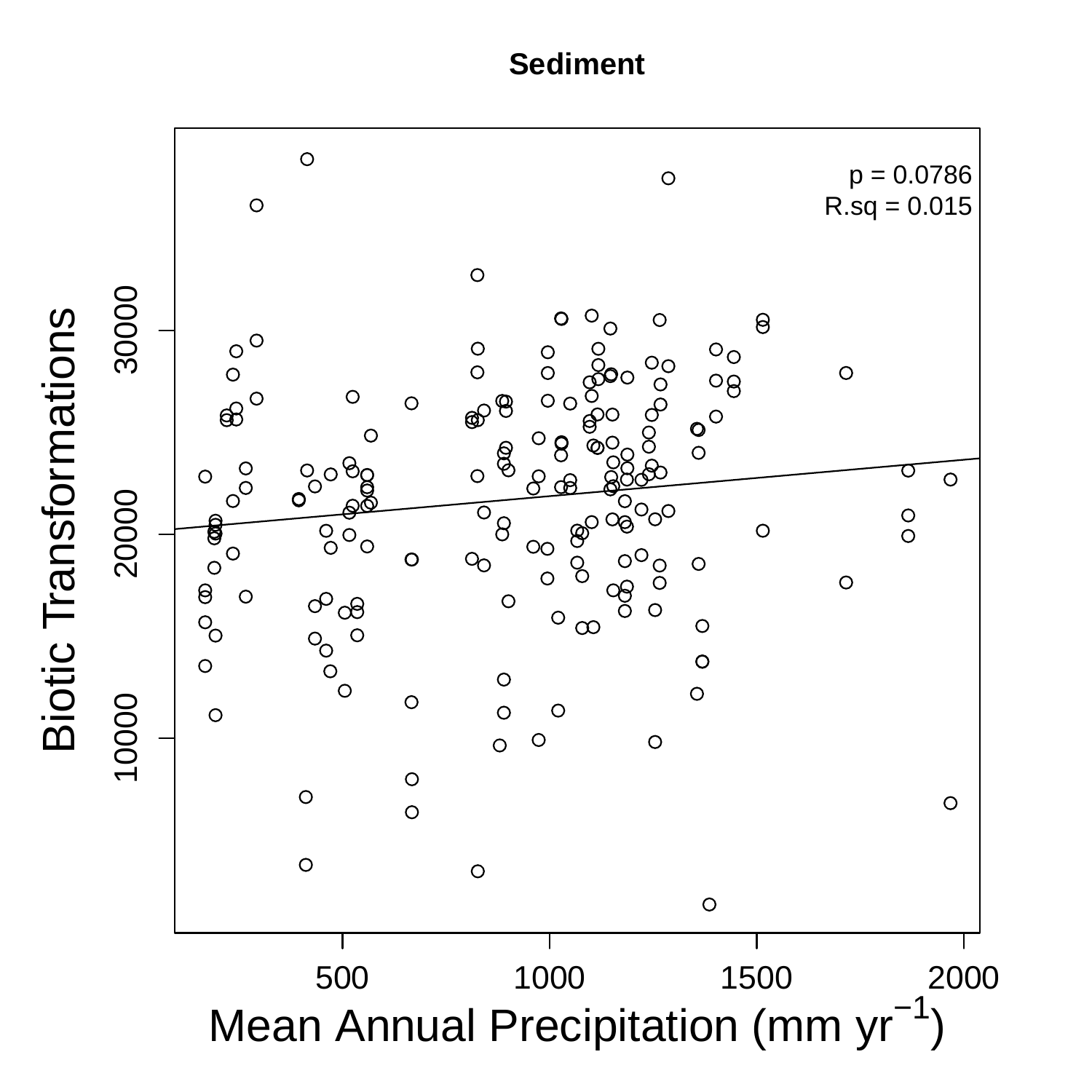

**Biotic Transformations** Biotic Transformations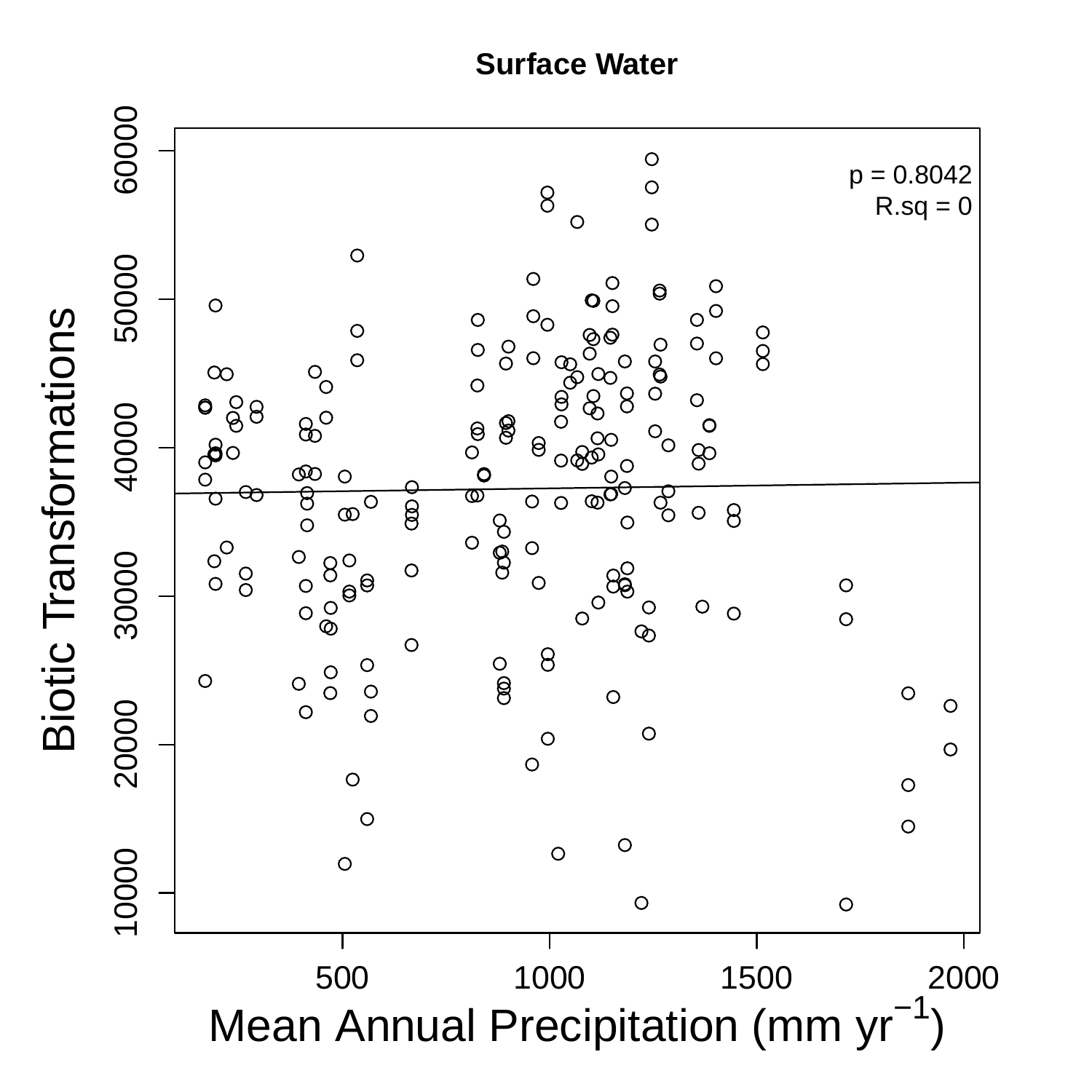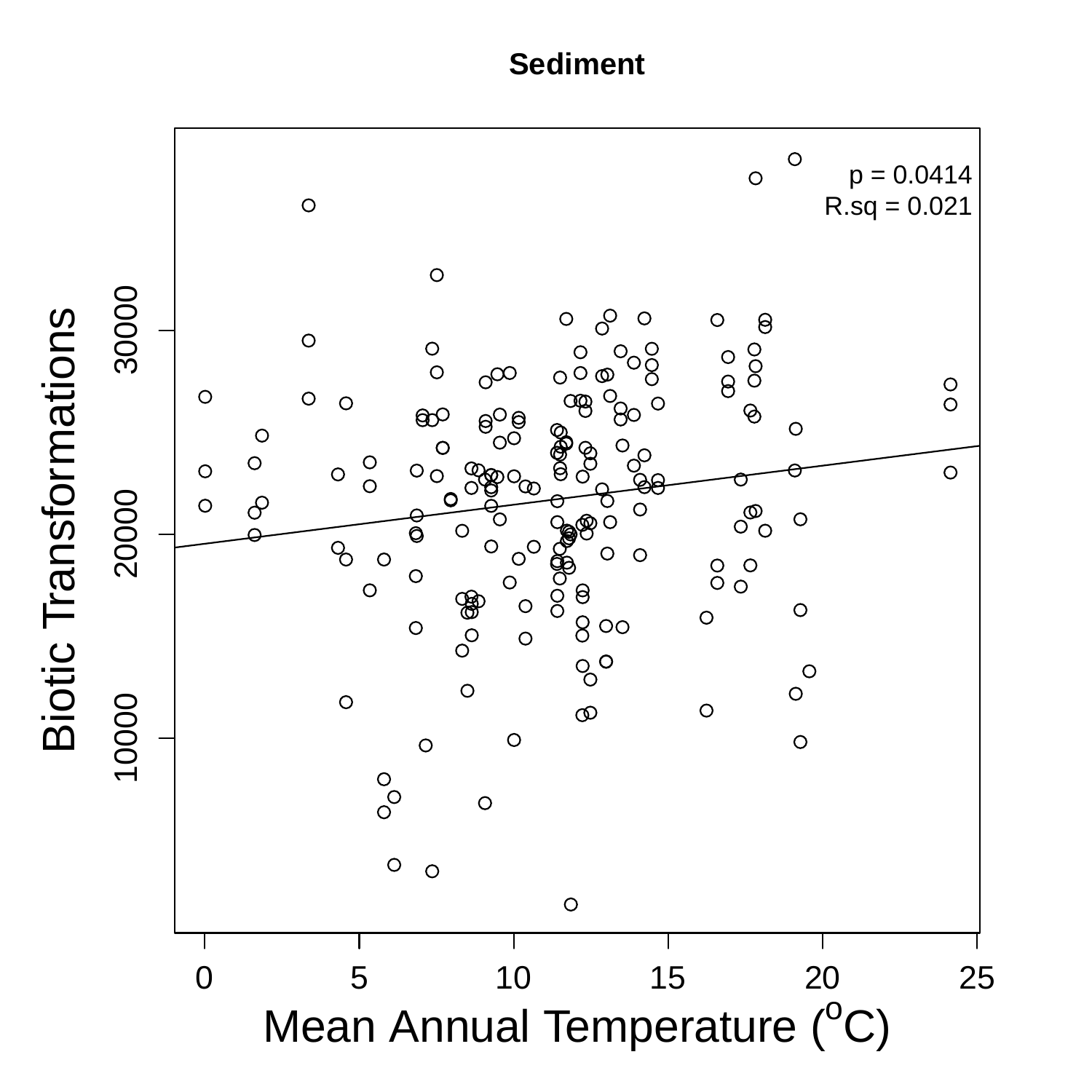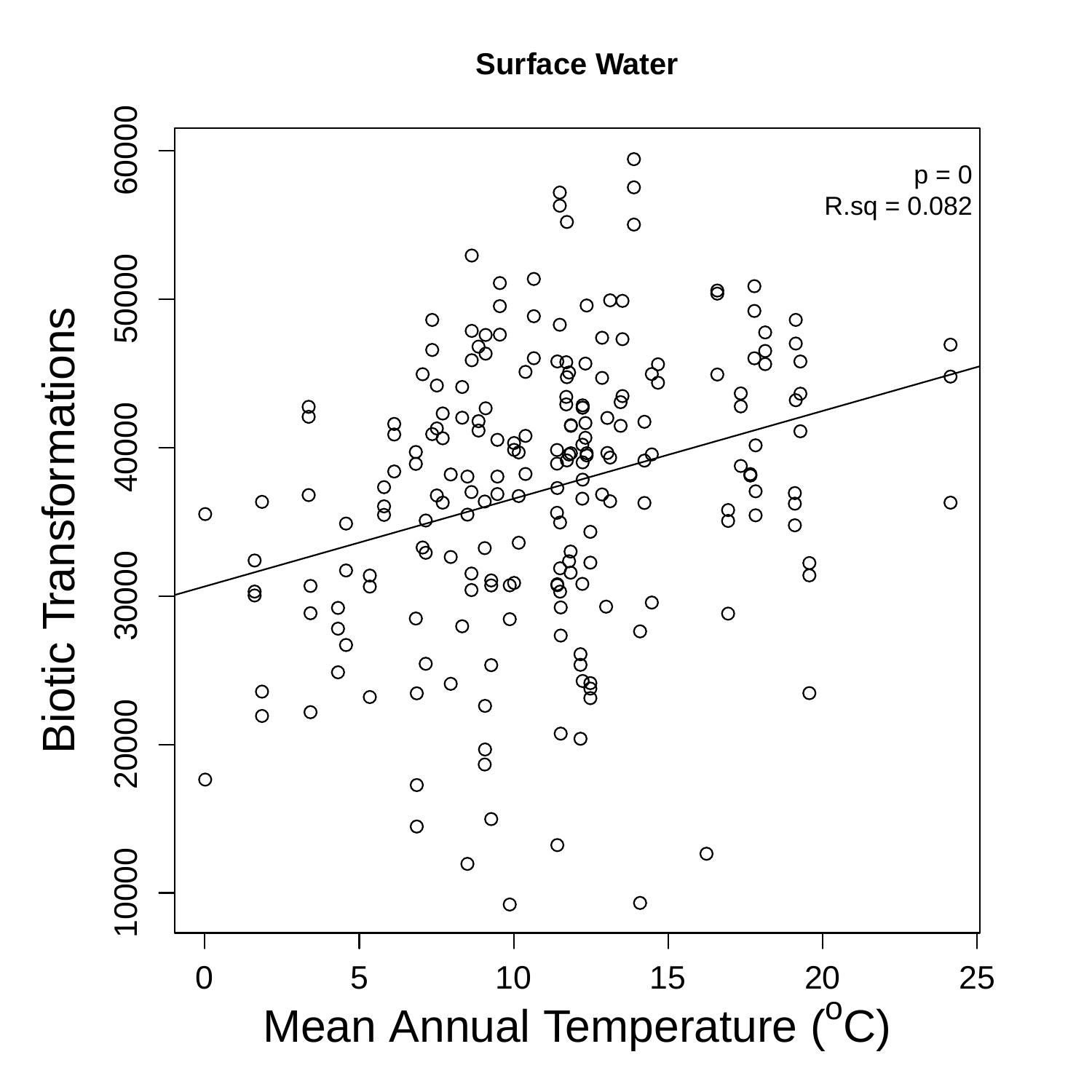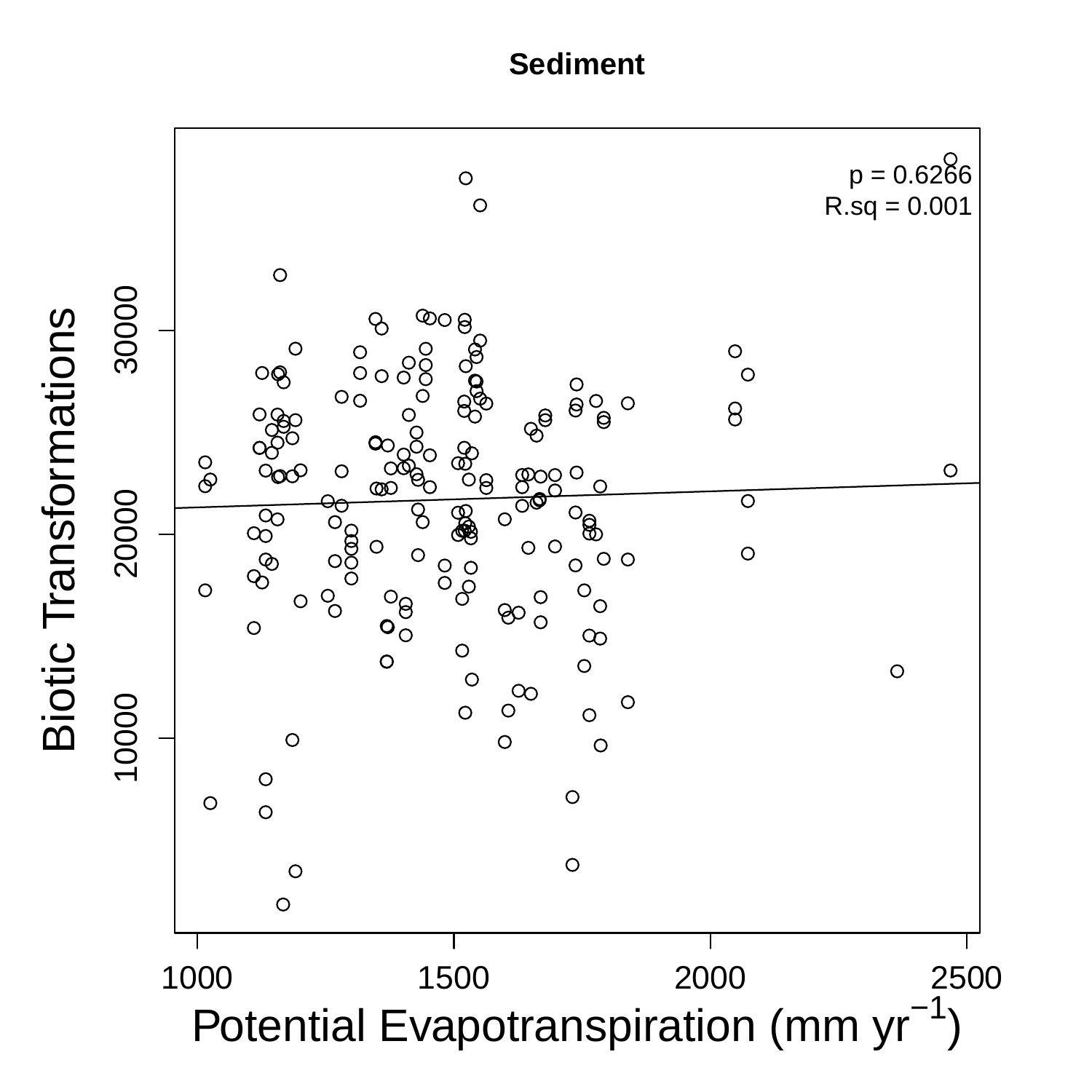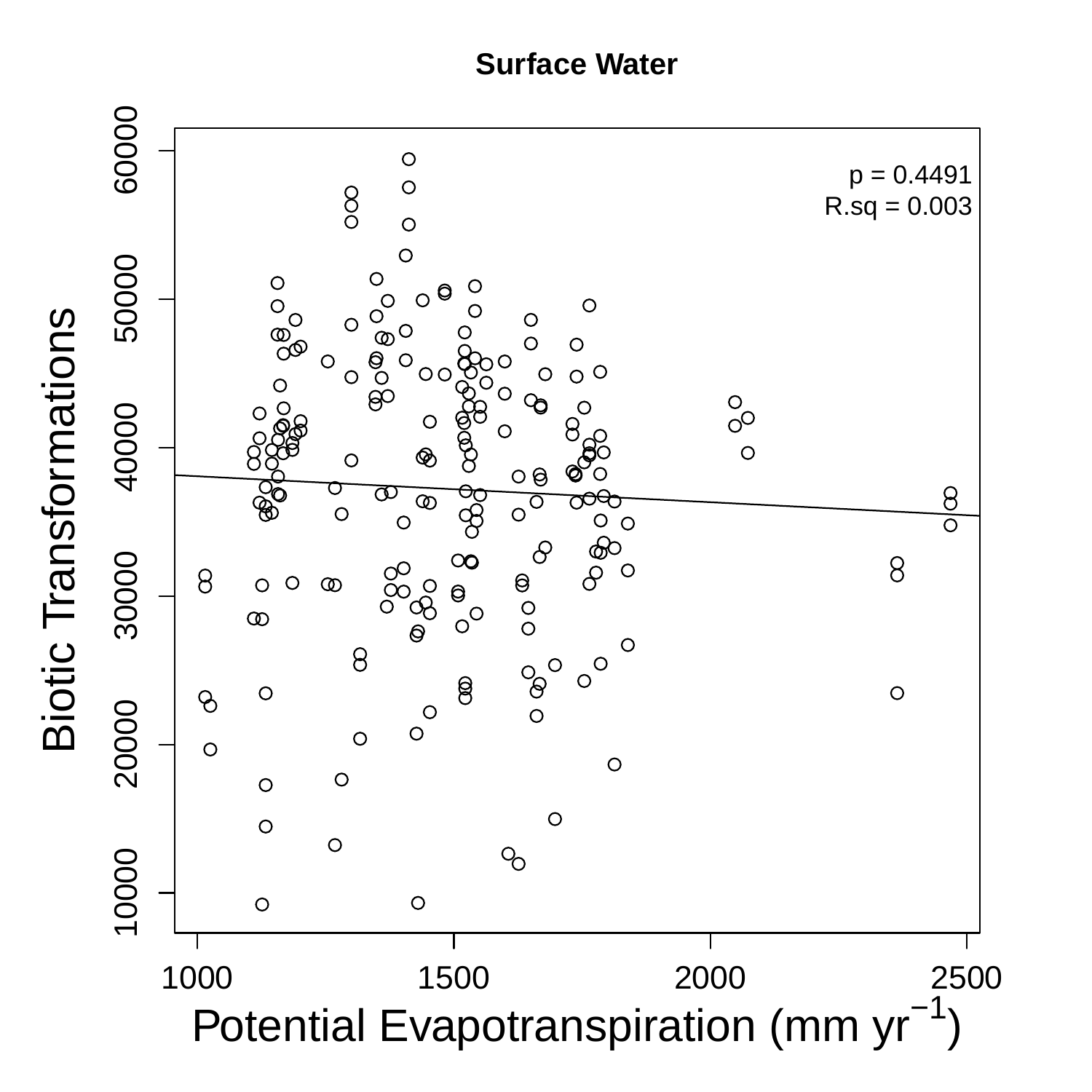

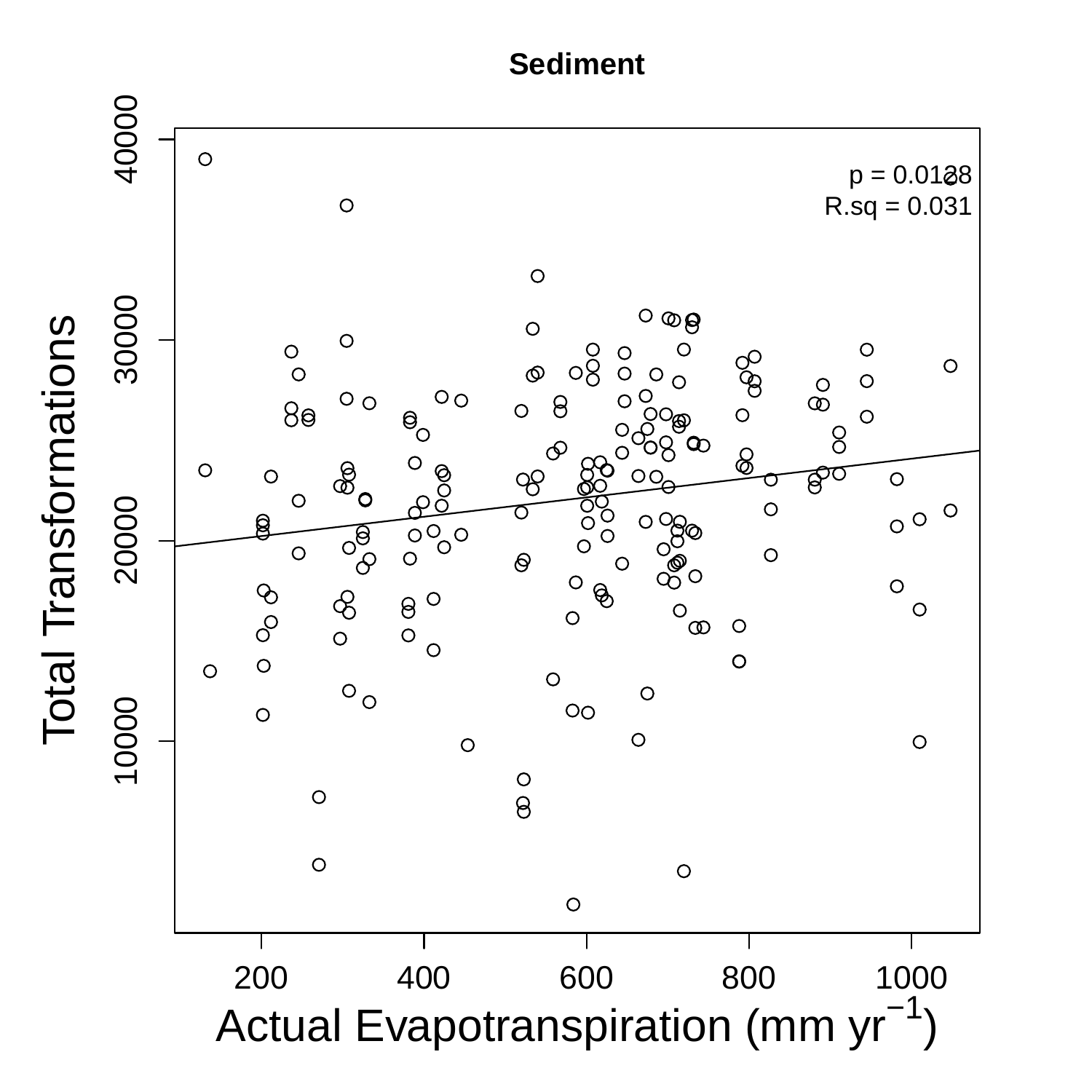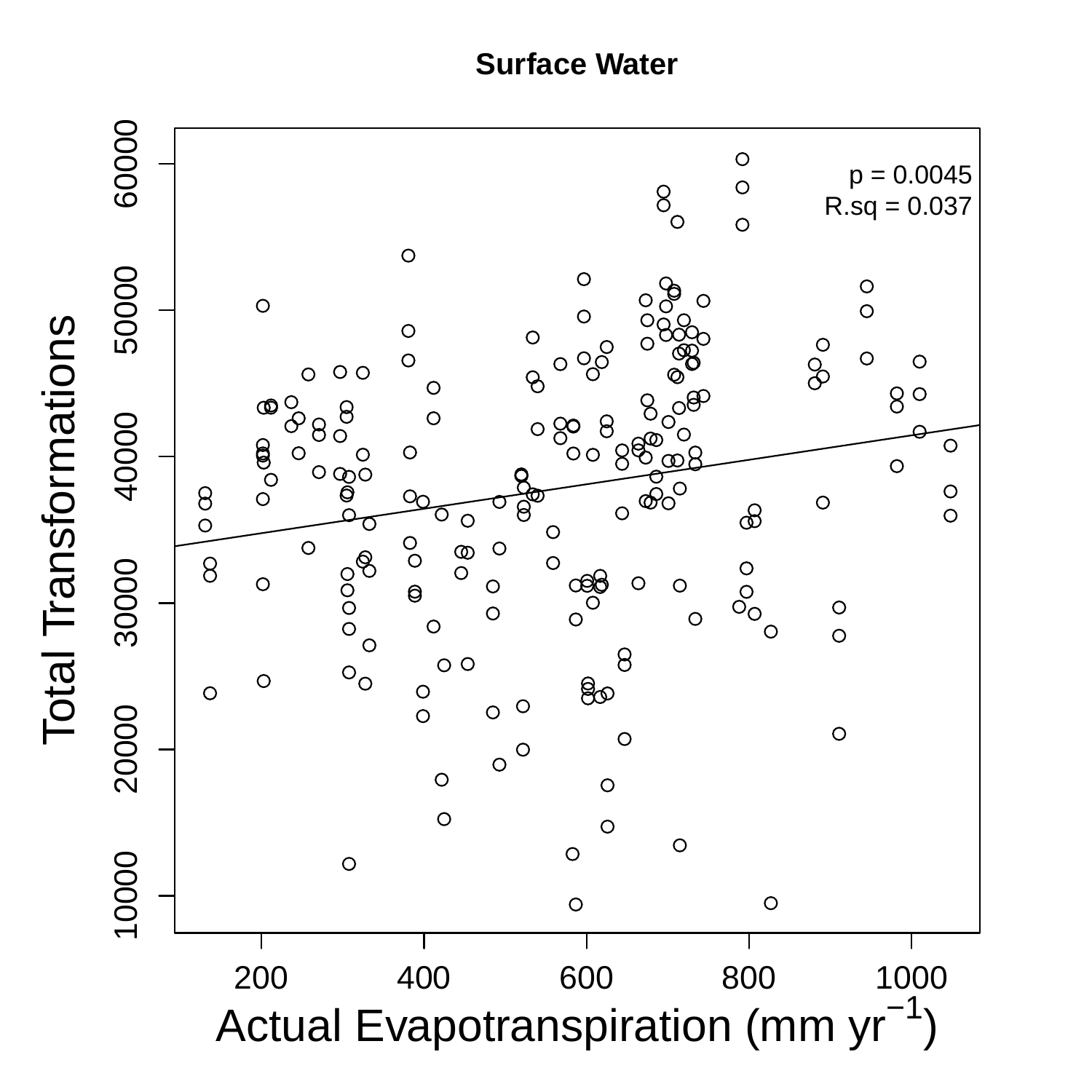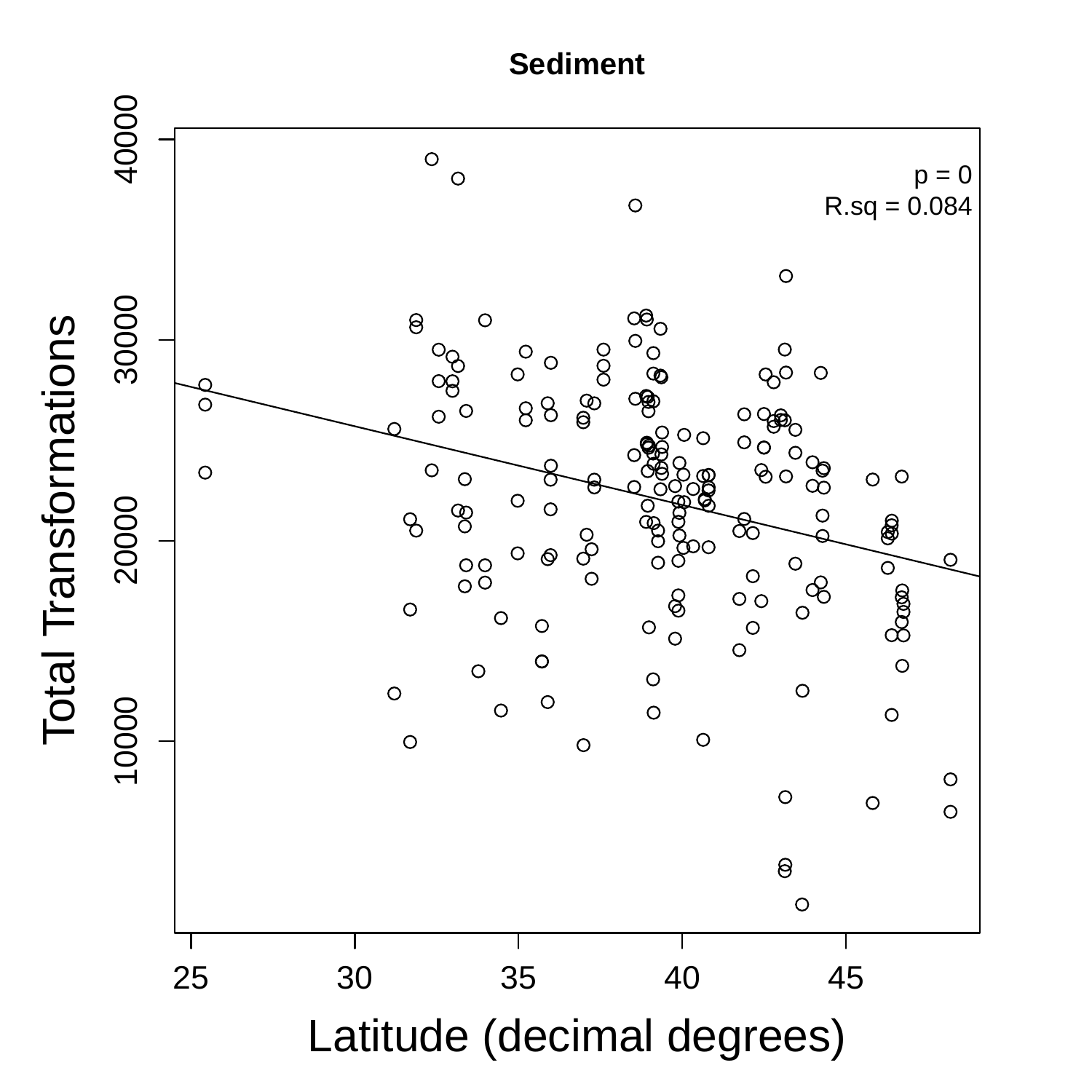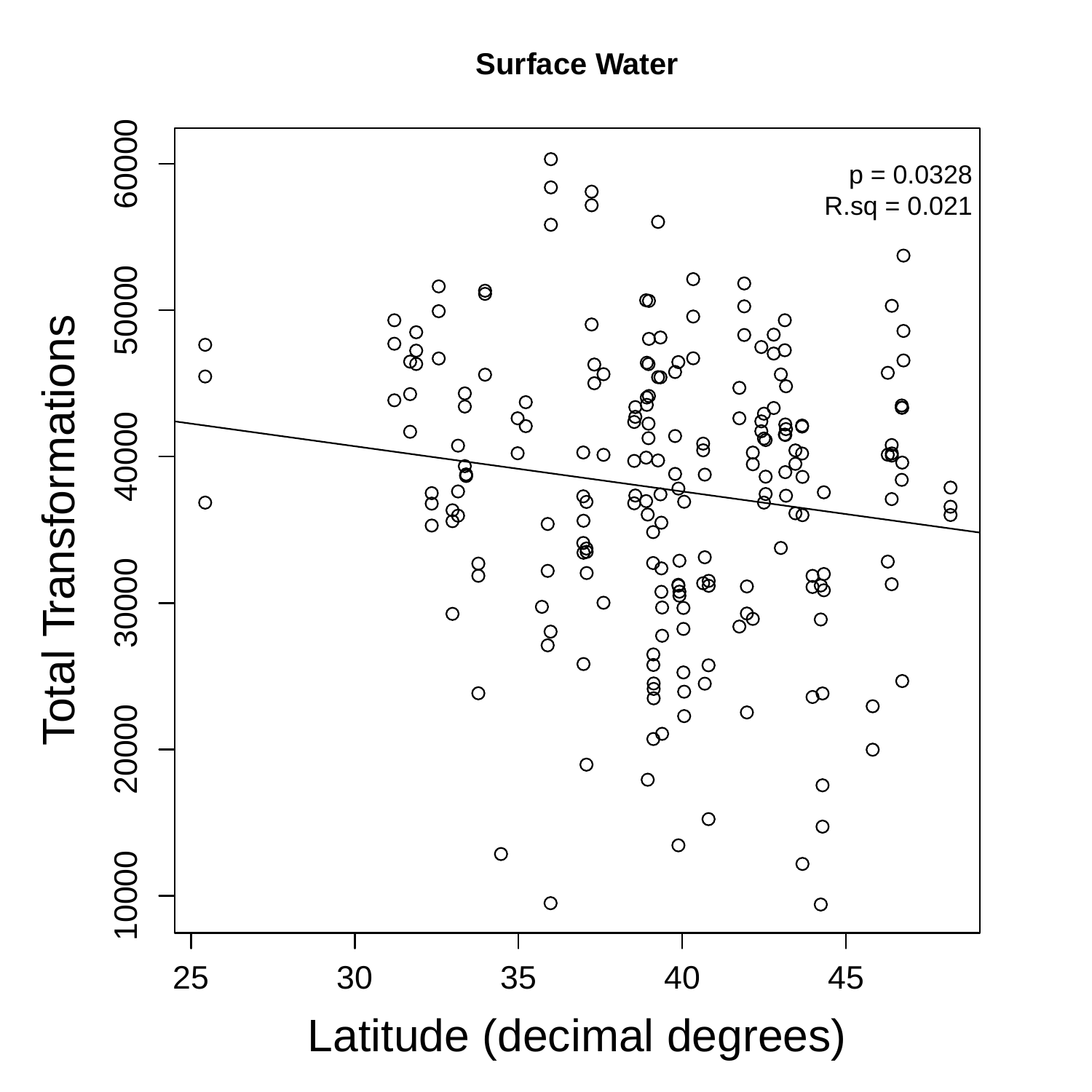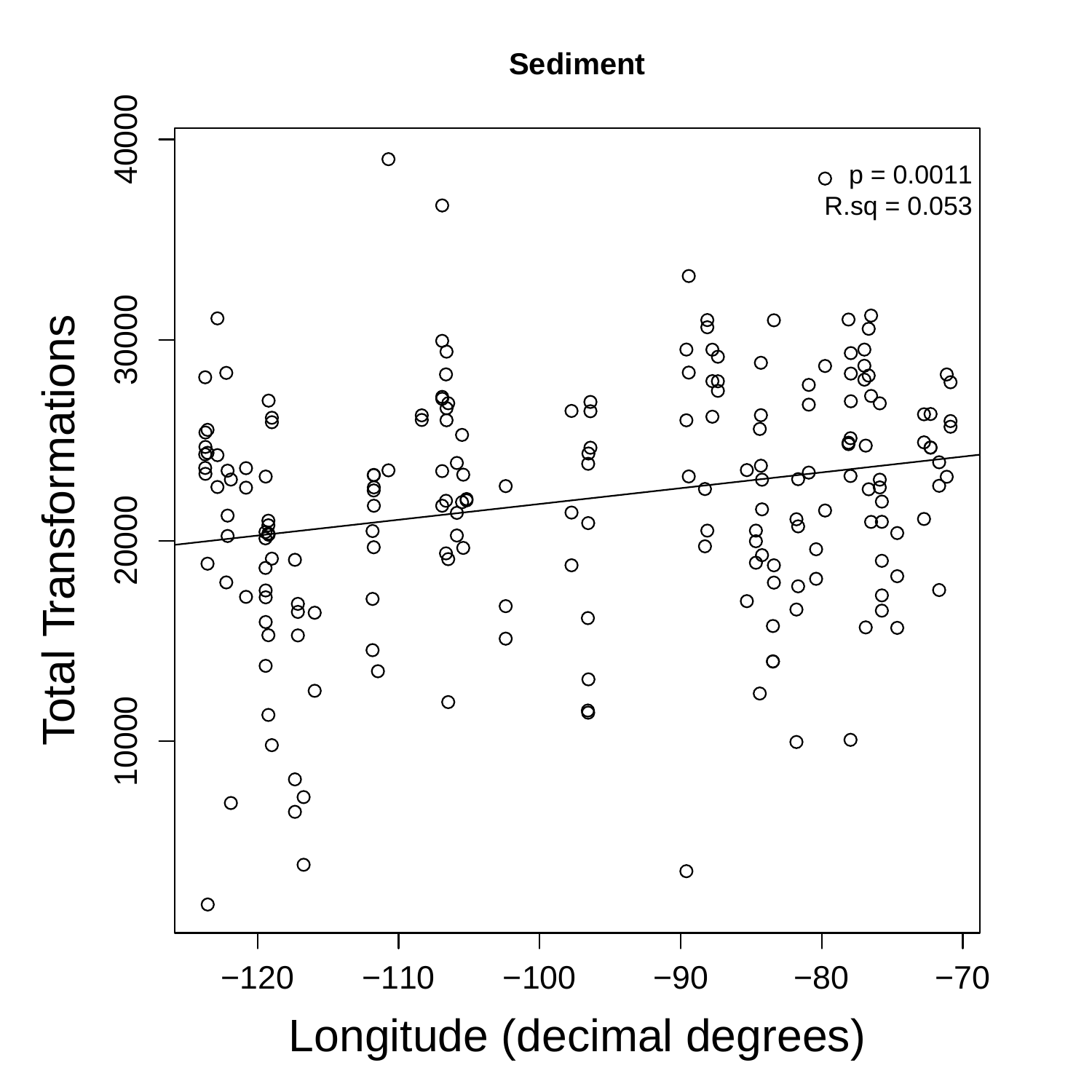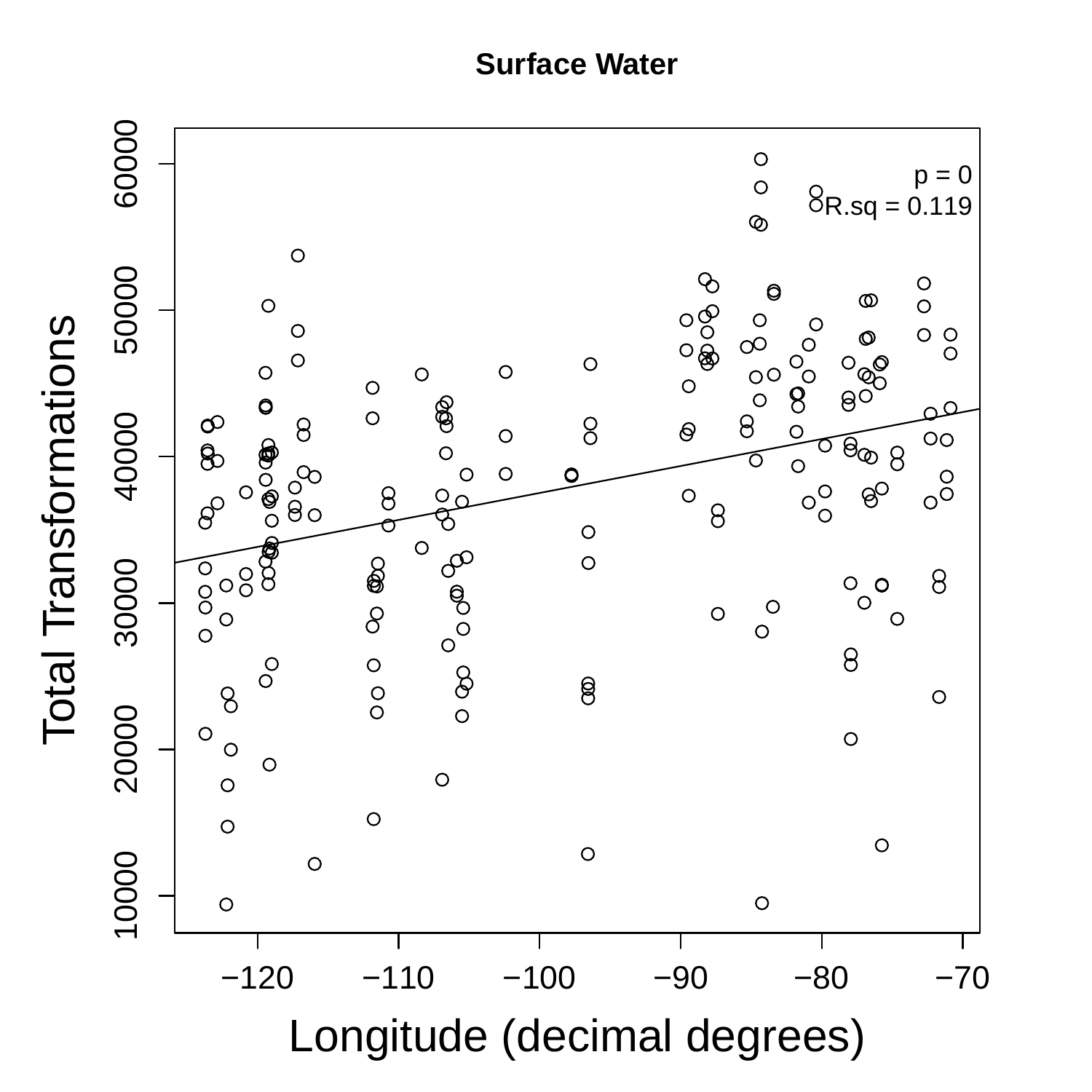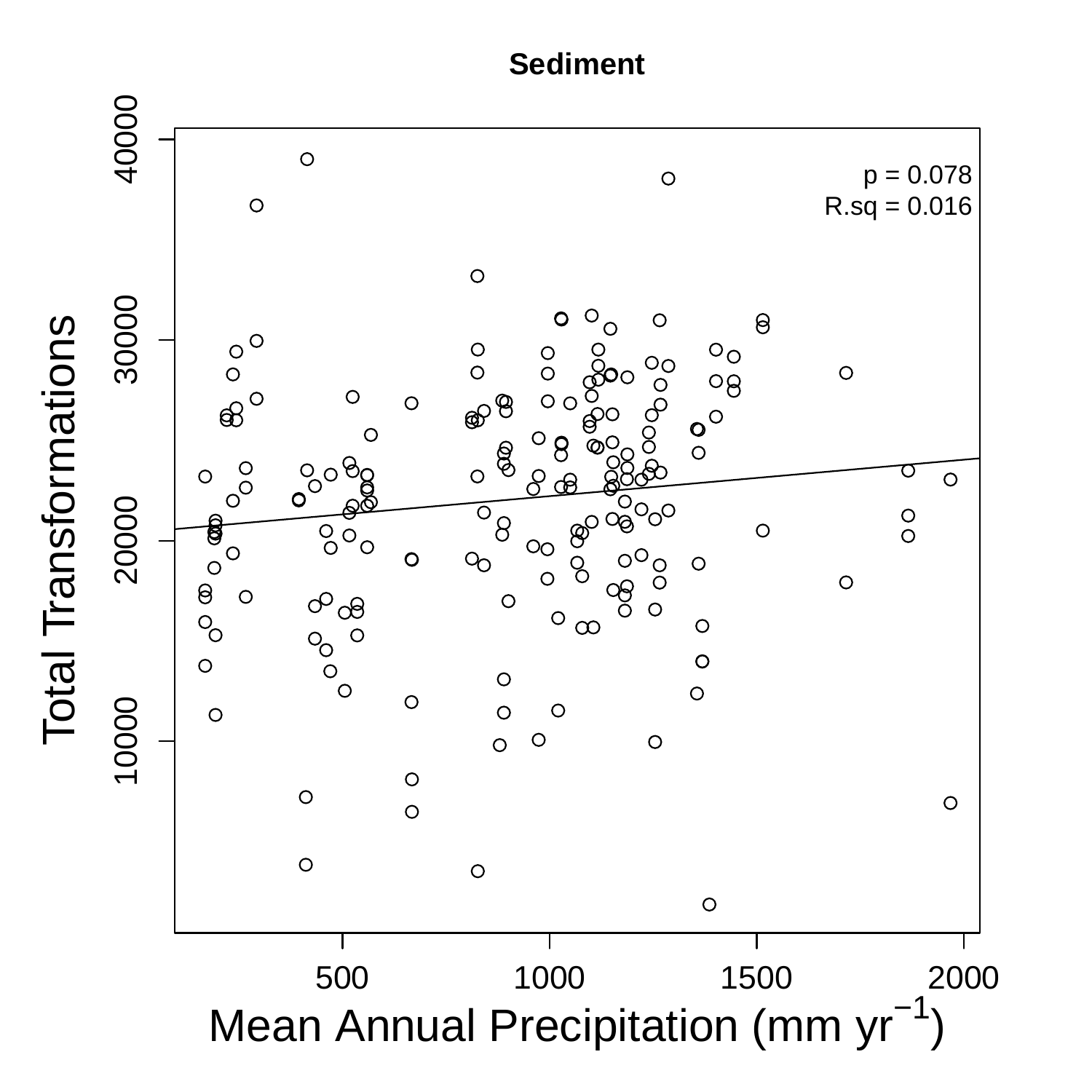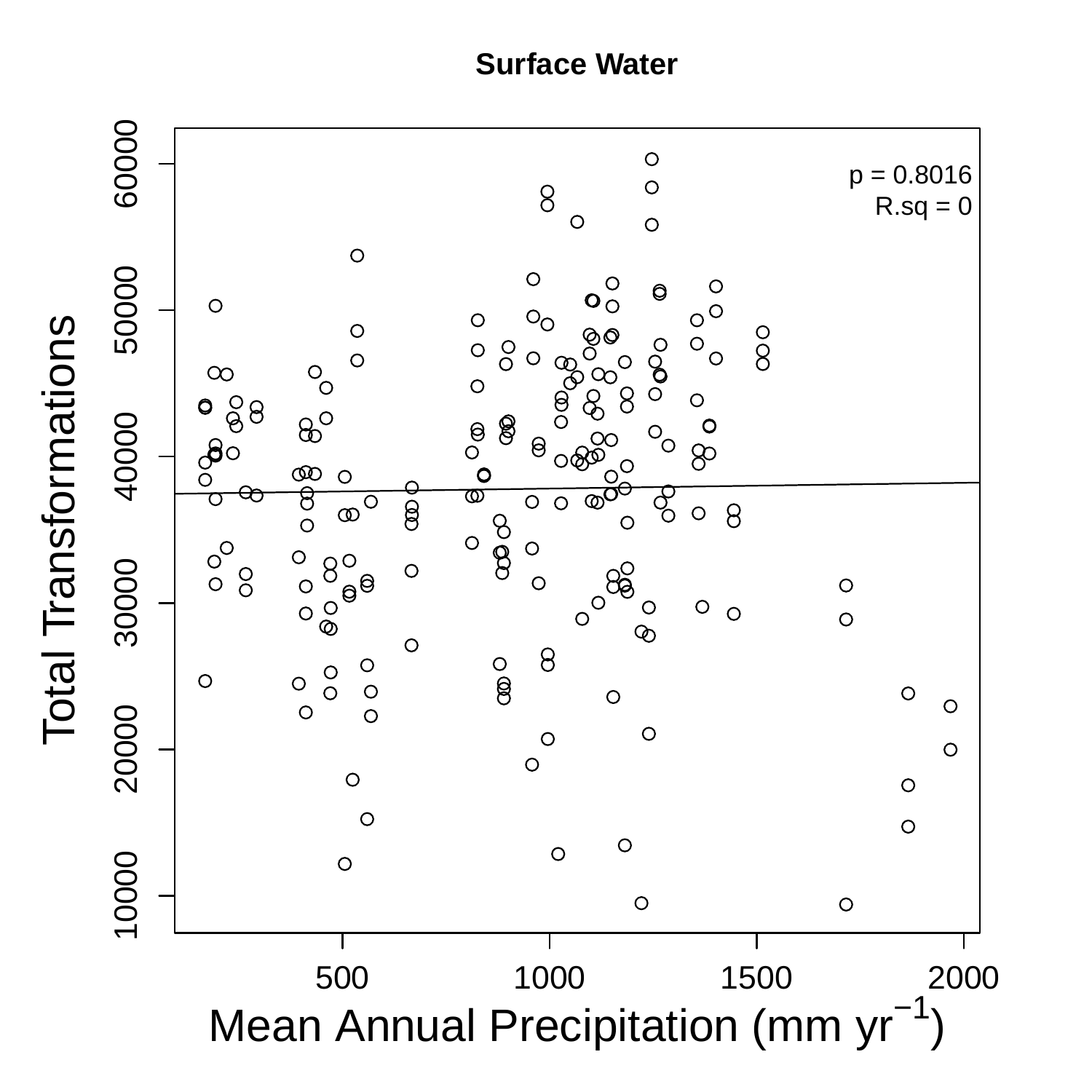

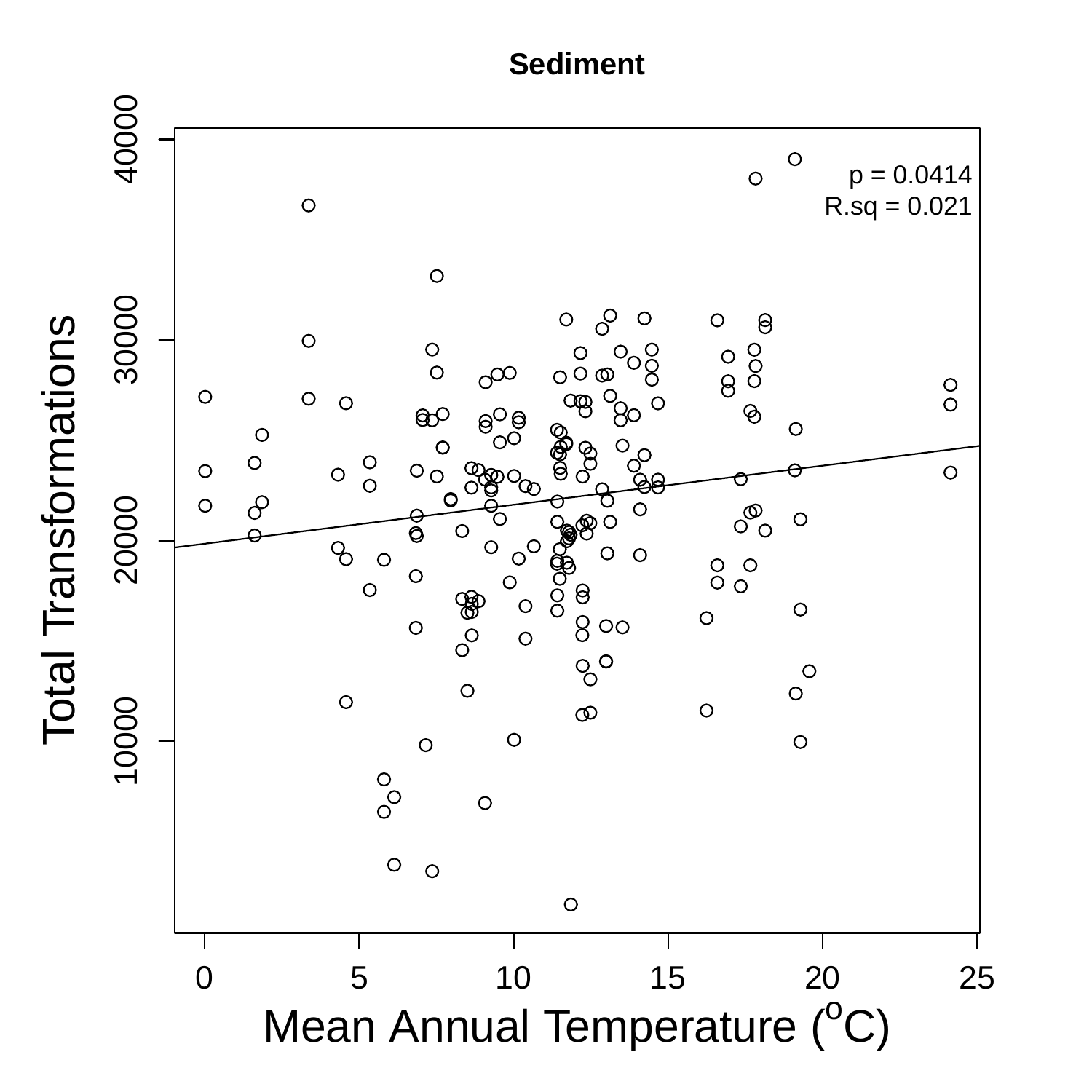

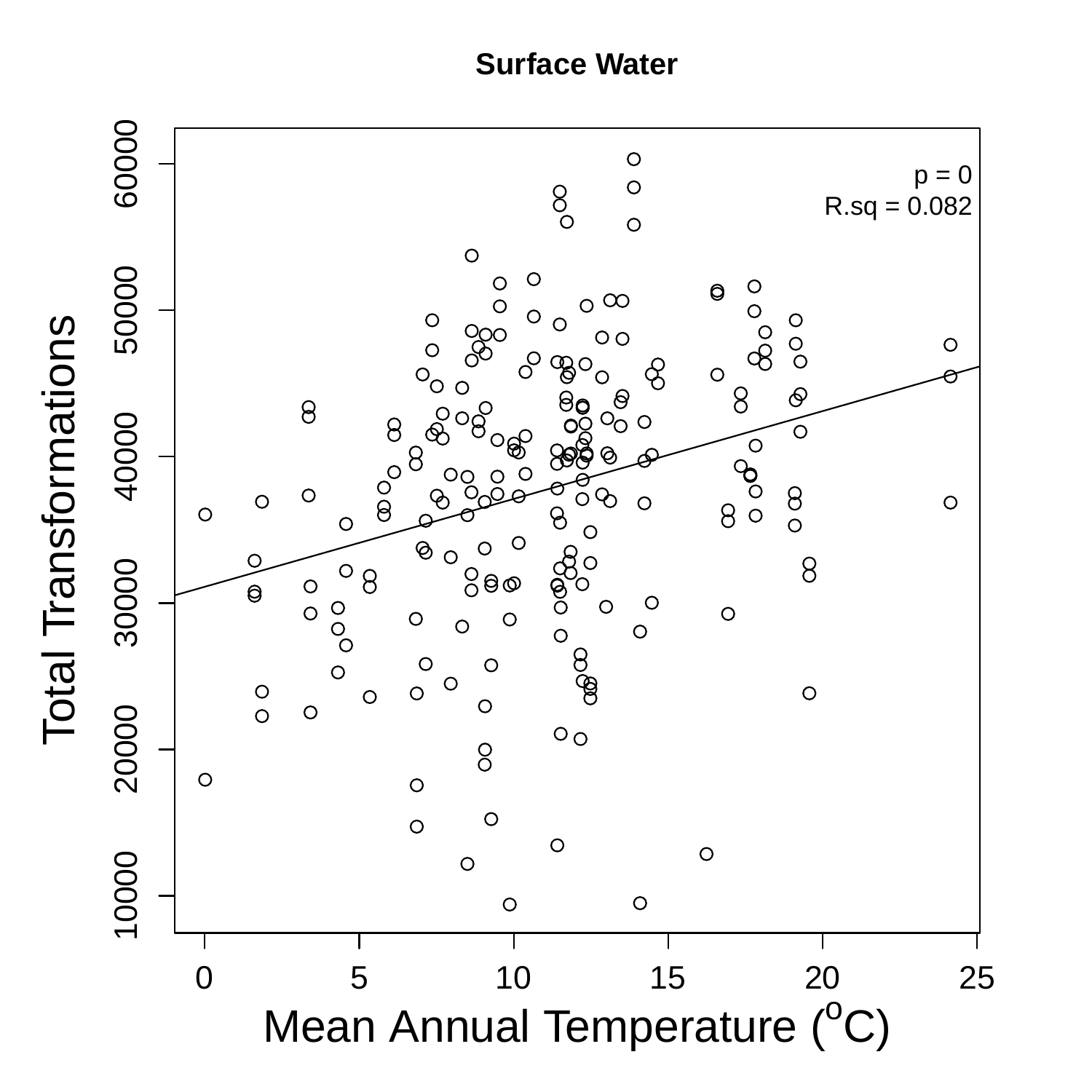